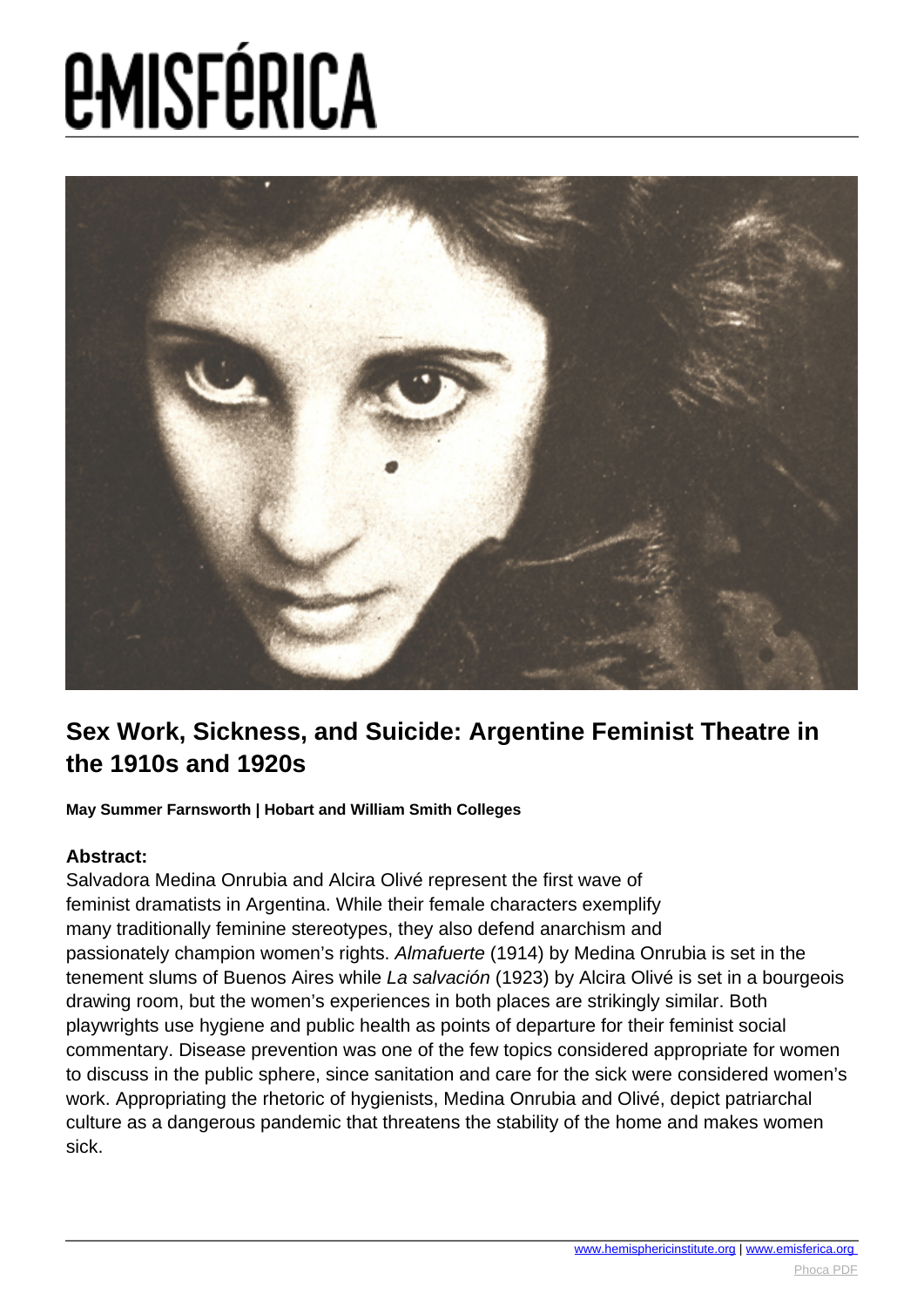Feminist playwrights Salvadora Medina Onrubia (1894–1971) and Alcira Olivé (1889–1975) were among the many independent women traveling to Buenos Aires in the mid-1910s and 1920s. Female Argentines from interior provinces comprised the majority of the city's new arrivals after World War I, when the number of European immigrants entering the capital dwindled (Guy 1991: 105). Medina Onrubia, a working-class single mother and militant anarchist, moved to Buenos Aires from Entre Ríos in 1914 and debuted her play Almafuerte (Strong Soul) that same year at the Apolo Theatre. Ten years later, Olivé, who lived and worked as a theatre professional in Rosario, brought her melodrama, La salvación (The Salvation, 1923), to Buenos Aires's Marconi Theatre. Each play commented on issues relevant to women, who undoubtedly comprised a significant portion of the new play-going public. Despite an increased female presence in the workplace, women and feminism faced major adversities in the first decades of the 20th century: a restrictive civil code that prohibited divorce and prevented married women from working without their husbands' permission; a political system that denied women the right to participate in elections; and a conservative society that stigmatized working women and equated remunerated female labor with prostitution (Guy 1991: 105). Disease epidemics and a high infant mortality rate also significantly impacted women's social role in the 19th and early 20th centuries.<sup>1</sup> Since women bore the brunt of domestic duties, women (particularly poor women) became the targets of public health and hygiene initiatives; male medical practitioners and higienistas (social hygiene advocates) held women responsible for disease prevention (Lavrin 1995: 100, 103). In this way, social hygiene campaigns brought public awareness to formerly private female occupations, such as childrearing and care for the sick. This provided female activists with a culturally acceptable avenue for participating in civic life and social reform; women could speak openly about public health while still conforming to their feminine roles as nurturers and caretakers. In the late 1900s, women began entering the medical field, joining public health organizations, and participating in conferences on health and hygiene (105–07).<sup>2</sup> Salvadora Medina Onrubia and Alcira Olivé brought the topics of health and hygiene to the stage, skillfully linking disease control to other pressing feminist concerns such as indissoluble marriage, economic inequality, and prostitution. Each playwright dramatizes the suffering female body and draws parallels between physical illness and societal repression.

Medina Onrubia and Olivé chose to write in the style of "thesis drama," which allowed them to present their political perspectives through debate-style dialogue, archetypical characters, and straightforward plots. In her introduction to the script for La salvación, Olivé suggests that female playwrights ought to produce feminist works:

A la responsabilidad del dramaturgo se añadía la responsabilidad del sexo. Sería necesario el esfuerzo constante y tenaz de muchos millones de mujeres para destruir esta montaña de prejuicios que pesa sobre la humanidad con una tradición de siglos: la inferioridad mental de la mujer. (1924: 5)

[The obligations of my sex added to my playwriting obligations. The constant and persistent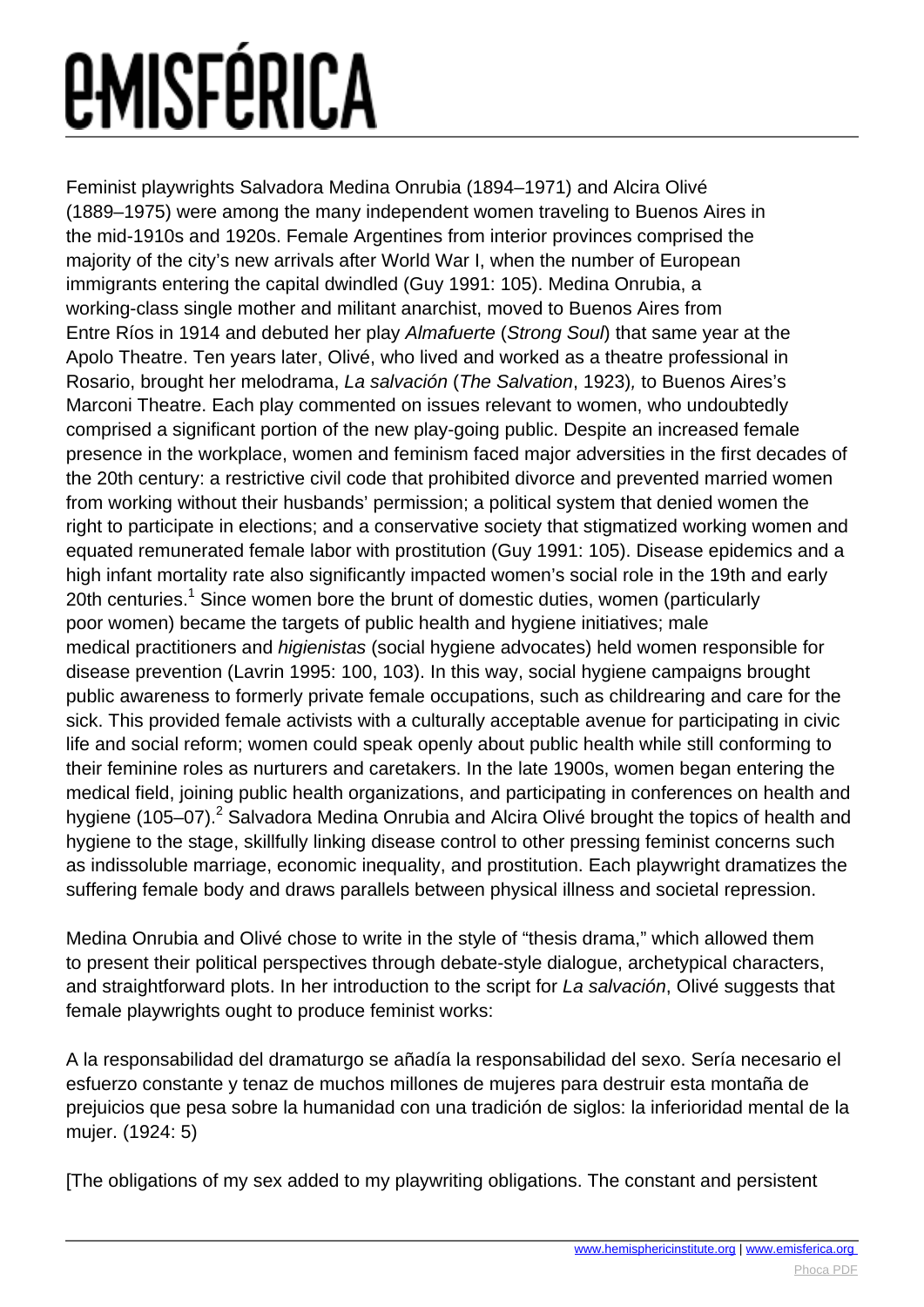efforts of many millions of women will be necessary to destroy the mountain of prejudices that has weighed upon humanity for centuries: women's mental inferiority.]

Anarchists also viewed drama as an effective means of promoting social change and preferred it to lectures and other forms of public presentations, according to Juan Suriano (2004: 161). Thesis dramatists questioned cultural norms but they also sought to win over audiences. This often meant that playwrights, even anarchist and feminist ones, reassured their public that their reformatory ideas would not interfere with Argentine womanhood, feminine beauty, wifely devotion, and—most importantly—maternal obligations. Actresses renowned for their grace and beauty played the leading roles, such as the wildly popular Camilia Quiroga, and dramatists and theatre companies exalted femininity and assured skeptical playgoers that female emancipation would not lead to the masculinization of women.<sup>3</sup> As a result, the dramatic scripts that purported to support, liberate, and protect women initially constrained female voices and bodies on stage in accordance with perceived audience preference. As playwright César Iglesias Paz (1848–1929) states, in defense of his thesis drama promoting sex education for girls:

[L]a mujer argentina, la mujer nuestra, es la más virtuosa, es la más dócil, es la más buena de las mujeres del mundo, como lo he sostenido en mis comedias, donde si alguna cayó fue por ignorancia jamás por perversidad. (1917:9)

[Argentine women, our women, are the most virtuous, the most docile, the best of all the women in the world, as I have sustained in my comedies, where if one fell it was out of ignorance, never perversity.]



Fig. 1: Salvadora Medina Onrubia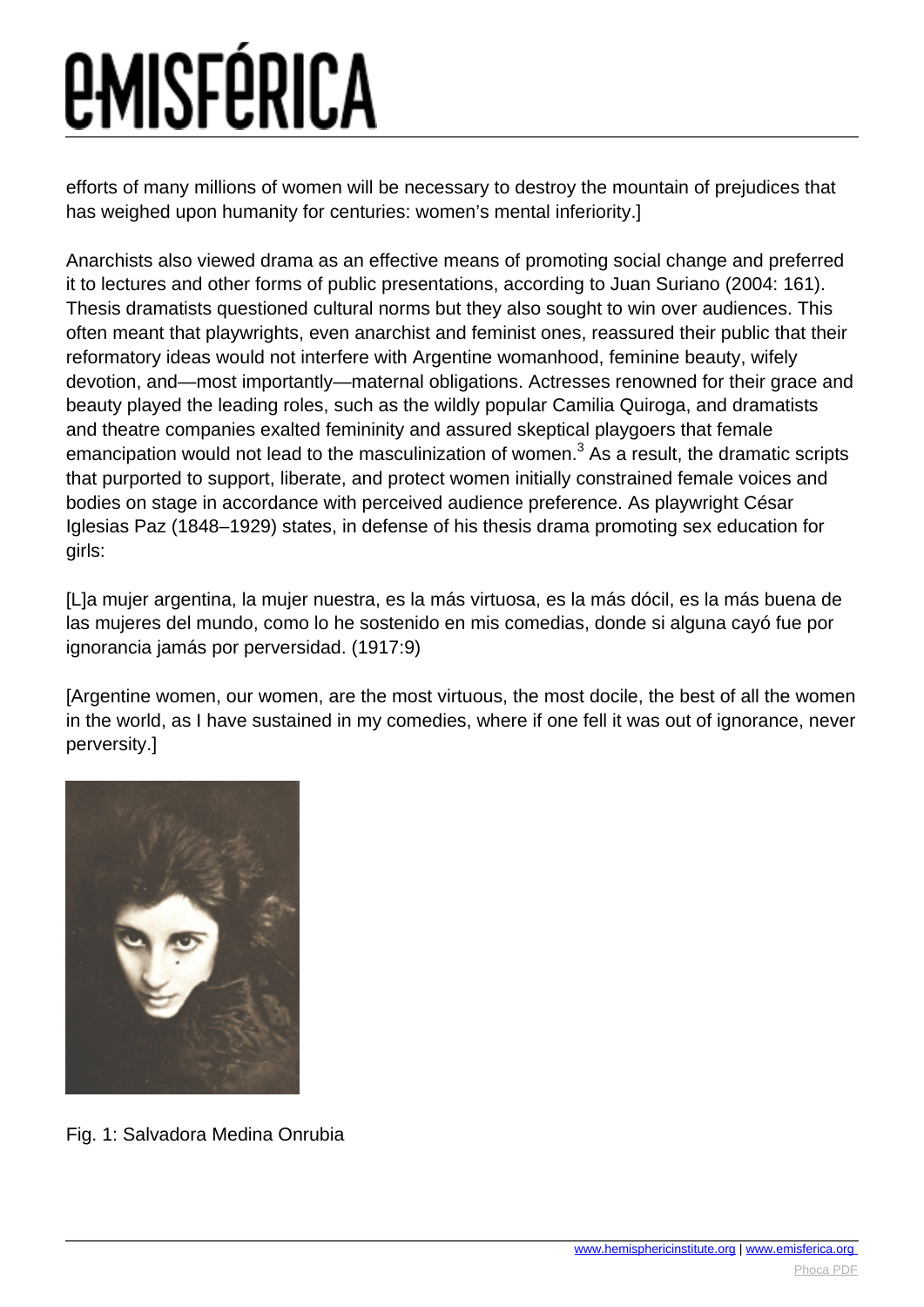As a first time playwright and a female author in a male-dominated genre, the pressures on Salvadora Medina Onrubia (fig. 1) were significant. She was a young unwed mother and had moved to Buenos Aires in 1914 from the province of Entre Ríos, where she worked as a schoolteacher (Seibel 2002: 506). That same year she wrote and debuted an impassioned defense of female laborers and an anarco-feminist analysis of capitalism: Almafuerte. The protagonist, Elisa, lives in a conventillo (tenement housing) and works as a seamstress from home. All of the women in the family labor and struggle in a repressive and unhealthy environment made worse by a cruel, unforgiving, and unattractive landlady named Doña Braulia. Argentine authorities blacklist Elisa's father and deport Elisa's fiancé, a Spanish immigrant named Arturo, when they discover their involvement in union organizing and anarchist political activism. This tragic plot reflects the reality facing poor families in tenement homes, which represented about 20 percent of the population of Buenos Aires at the end of the 19th century (Nari 1994: 35). Political organizing within the tenements was suppressed by the Law of Residence (1902) and the Law of Social Defense (1910), which authorized police to incarcerate or deport individuals suspected of associating with anarchists (Rock 1987: 187). In addition, the Saenz Peña Law of electoral reform (1911) ensured universal suffrage for Argentina's male citizens but excluded women and male immigrants from the voting process (189). Unsanitary living conditions caused further difficulties for conventillo residents. Family members often shared one room for eating, sleeping, and working. A limited number of latrines were used by multiple families and it was common to see dogs, cats, and other domestic animals in the buildings (Reber 2000: 518). Medical professionals warned of a variety of social and physical ailments caused by living in the conventillo. According to historian Marcela María A. Nari, prominent doctors, including the foremost public health advocate, Guillermo Rawson, accused the tenements of threatening three key components of a healthy nation: conventillos impaired biological reproduction by damaging female reproductive organs, hindered industrial productivity by failing to support the health and well-being of laborers, and created social upheaval by serving as a breeding ground for anarchism and union organizing (Nari 1994: 35–40). The authors of popular theatre sketches and tangos saw the conventillo in another light; the patio of the conventillo seemed an ideal setting for depicting the experiences of working class porteños and new immigrants, as Silvia Pellarolo explains:

En este marco escenográfico se presentaba la dramatización del espacio público del patio del conventillo como un laboratorio donde se ponía a consideración del público—formado por representantes de los mismos sectores que se representaba en escena—la elaboración de de un nuevo modelo cultural que los abarcara a todos (Pellarolo 1997: 49).

[This stage setting offered the dramatization of the public space of the conventillo patio as a laboratory through which the public—made up of representatives of the same sectors of the population depicted on stage—could observe the formation of a new cultural model that could include everyone.]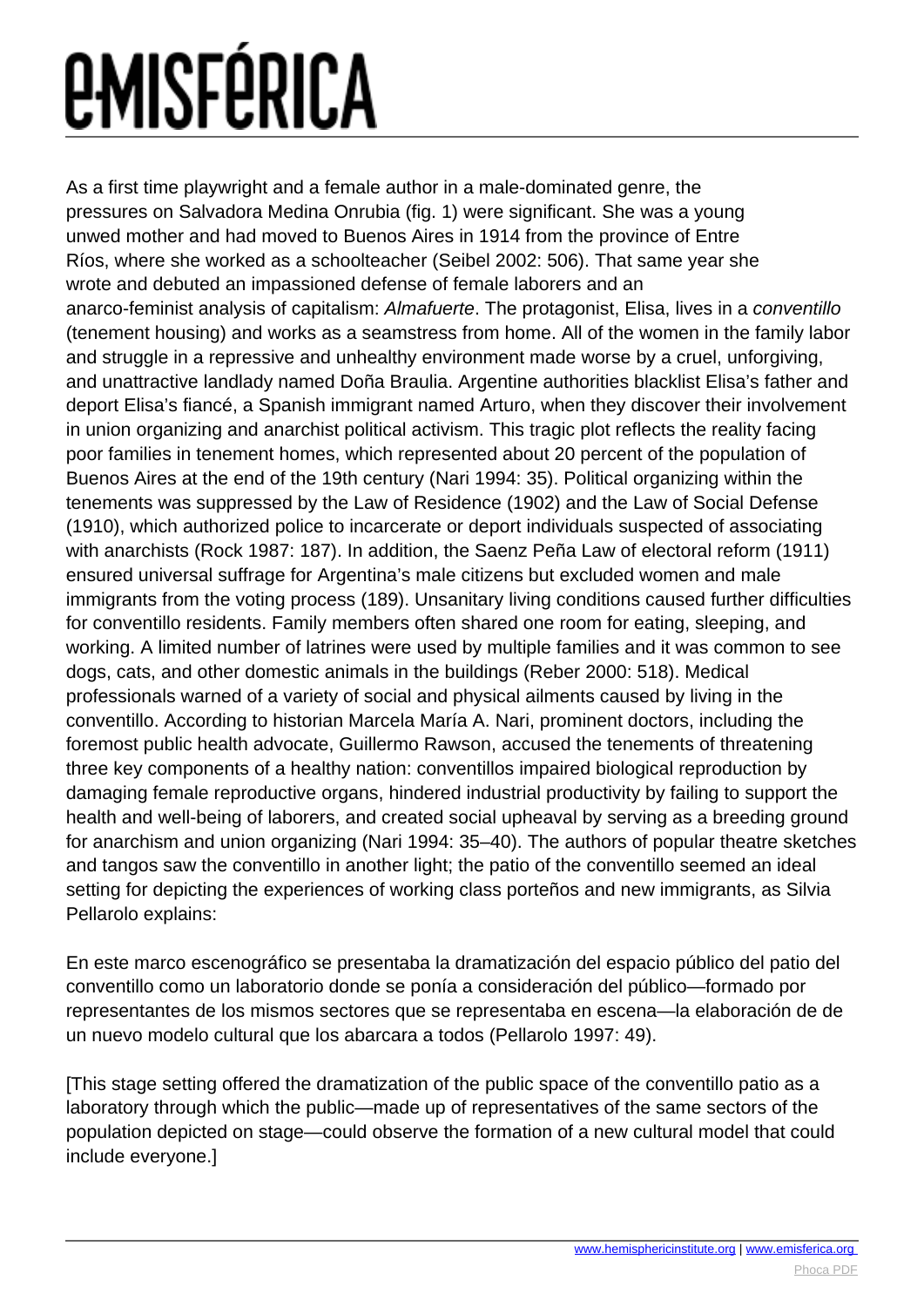Yet women remained on the margins of this new cultural model. Female characters often appeared in *sainetes* $^4$  and tangos as disease-ridden prostitutes and wayward women (Guy 1991: 141). Perhaps this explains why Medina Onrubia does not stage the public space of the patio, in Almafuerte, but rather a more private, more marginalized, space: an interior room/sewing studio occupied primarily by women. She exposes the unsanitary working and living conditions endured by female laborers but she lays the blame for poverty and unsanitary conditions on influences from outside the conventillo.

In the first act of Almafuerte, Elisa sews her wedding dress while her sisters and the landlady, Doña Braulia, iron clothes left by bourgeois clients. Elisa and Doña Braulia's physical appearances illustrate their incompatible ideologies. Elisa is well-dressed, clean, and pretty, while Doña Braulia, "debe tener un poco de bigote" [should have a little moustache], according to the character descriptions (Medina Onrubia 1914: 3). Elisa speaks eloquently and enthusiastically in favor of anarchism as she prepares for her marriage to the union organizer, Arturo. Doña Braulia rudely spits chewing tobacco all over the floor and expresses her disapproval of the wedding (4–5). The landlady's masculinized, vulgar, and unhygienic presence conflicts with the heroine's femininity, left-leaning politics, and cleanliness. The feminine delineation of Elisa's behavior and appearance mixed with her progressive politics make her appealing to the prevailing gender sensibilities of anarchists, feminists, and even conventional playgoers. It is possible that Medina Onrubia used these gendered details to make audiences more sympathetic toward the main character and her ideological point of view. Since Medina Onrubia picked a controversial topic, she may have also been concerned with how well the public would react to a politically subversive play written by a woman. As Sarah C. Chambers explains, fin de siècle women writers in Latin America "were under ever greater pressure to uphold strict notions of female domesticity" and they also had to contend with the fact that "[m]ale politicians and intellectuals considered it acceptable for ladies to write about 'women's issues' for a female audience but fewer were willing to welcome these authors as full participants in the formation of national literature" (Chambers 2003: 82–83). Thus, it appears that Medina Onrubia sought to reform society's view of anarchism in the tenements while carefully reassuring spectators that their (perhaps larger) fear of gender disorder would not be realized. It fact, the playwright seems to suggest that anarchism preserves good hygiene and femininity, as in the case of the beautiful Elisa, while capitalism deforms it, as in the case of the monstrous Doña Braulia.

Elisa and Arturo's engagement provides the opportunity to place feminism within the context of the anarchist movement, to which Elisa alludes in a monologue:<sup>5</sup> "Para que fuera bueno el mundo y felices las mujeres, debían ser anarquistas todos los hombres" (Medina Onrubia 1914: 6). [For the world to be good, and for women to be happy, all men would have to be anarchists]. Likewise, Arturo lauds the appeal of anarchism as beneficial to women and denounces the state for regarding political activism as a disease in need of a cure:

[...] Me perseguirán como si estuviera sarnoso. Vos no sabés lo que es un anarquista, un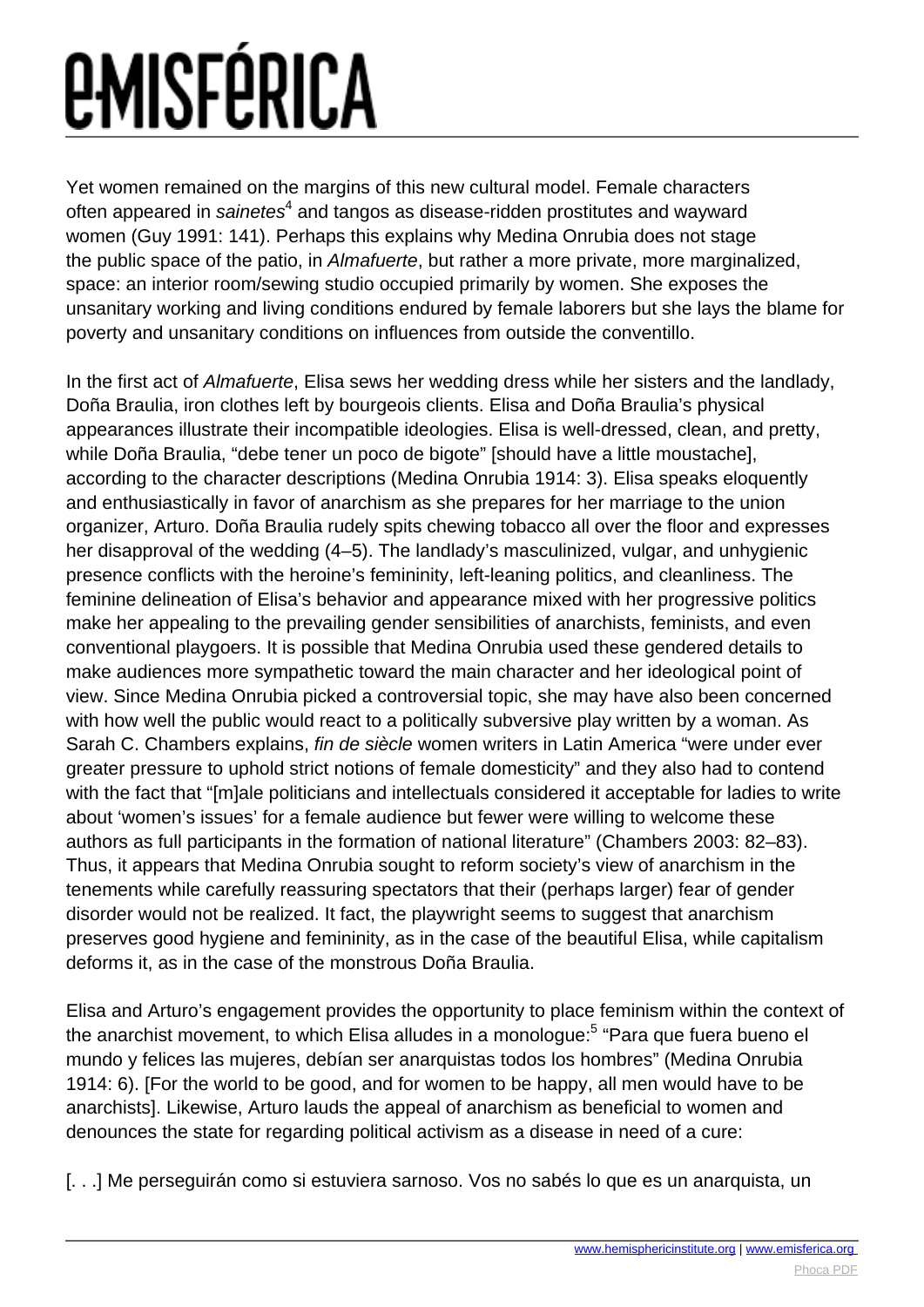anarquista al que se echa rodar por la tierra con la marca de enemigo [. . .] condenado a rodar siempre perseguido de todos lados porque le temen, porque saben que tiene el cerebro enfermo de razón, de rebeldía, que es la enfermedad que más se pega… la que nunca se cura. ¿Vos te crees que eso es un crimen Elisa? querer libertar esclavos, querer que no haya llagas, que no haya angustias, que no tengan que venderse las mujeres por un pedazo de pan. (16)

[...] They will chase me as if I were covered in rashes. You don't know what it means to be an anarchist, an anarchist who is forced to walk the earth branded as the enemy [. . .] always condemned to roam, always persecuted from all angles because they are afraid, because they know my brain is sick with reason, with rebellion, which is the worst of all diseases… one that can never be cured. Do you really think it is a crime, Elisa? Trying to liberate slaves, trying to eliminate pain and suffering so that women will not have to sell themselves for a piece of bread?]

The police persecute Arturo for his political involvement and use the Law of Residence to force him out of the country. This is just the first in a series of hardships that Elisa and her family must endure. Don Mauricio (Elisa's father) cannot find work because potential bosses fear he will continue his union organizing efforts. Julia (Elisa's younger sister) defends herself from her boss's sexual advances and Gurisa (Elisa's older sister) falls ill from tuberculosis. The family members try, unsuccessfully, to support themselves on the small amount of money the women make sewing and ironing. Potential customers fear contracting Gurisa's illness and stop visiting the home. This reflects the attitudes of upper-class porteños who avoided contact with tenement occupants for fear of contagion, particularly in the years following 1882, when German physician Robert Koch proved that tuberculosis was communicable (Reber 2000: 511). According to Vera Blinn Reber, some of the sanitation measures taken by government and public health organizations to combat the spread of tuberculosis in Buenos Aires may have been influenced by upper-class prejudices:

Because of the efforts of the Argentine Anti-Tuberculosis League, the Buenos Aires Municipal Government passed legislation in 1903 which emphasized preventative measures. Such measures included the disinfection of hospital rooms, of public places such as trams and theatres, and the homes of tubercular patients. All public places were to have spittoons on the floor or fixed to the wall. Factory owners were to provide workers with their own drinking cups. Ordinances prohibited the tubercular from selling food or working in restaurants. Although it is not clear how useful these measures were in preventing tuberculosis, they did represent an elitist social agenda. The elite Porteños and public health officials, like their European counterparts, considered the poor incapable of exerting discipline and thus in need of regulation for the public good. (Reber 2000: 519)

In the case of Almafuerte, Gurisa's health deteriorates after she and her sisters lose their upper-class clients. When Elisa and her sister can no longer pay Gurisa's costly medical bills, they desperately watch as her illness progresses. Taking advantage of the family's situation,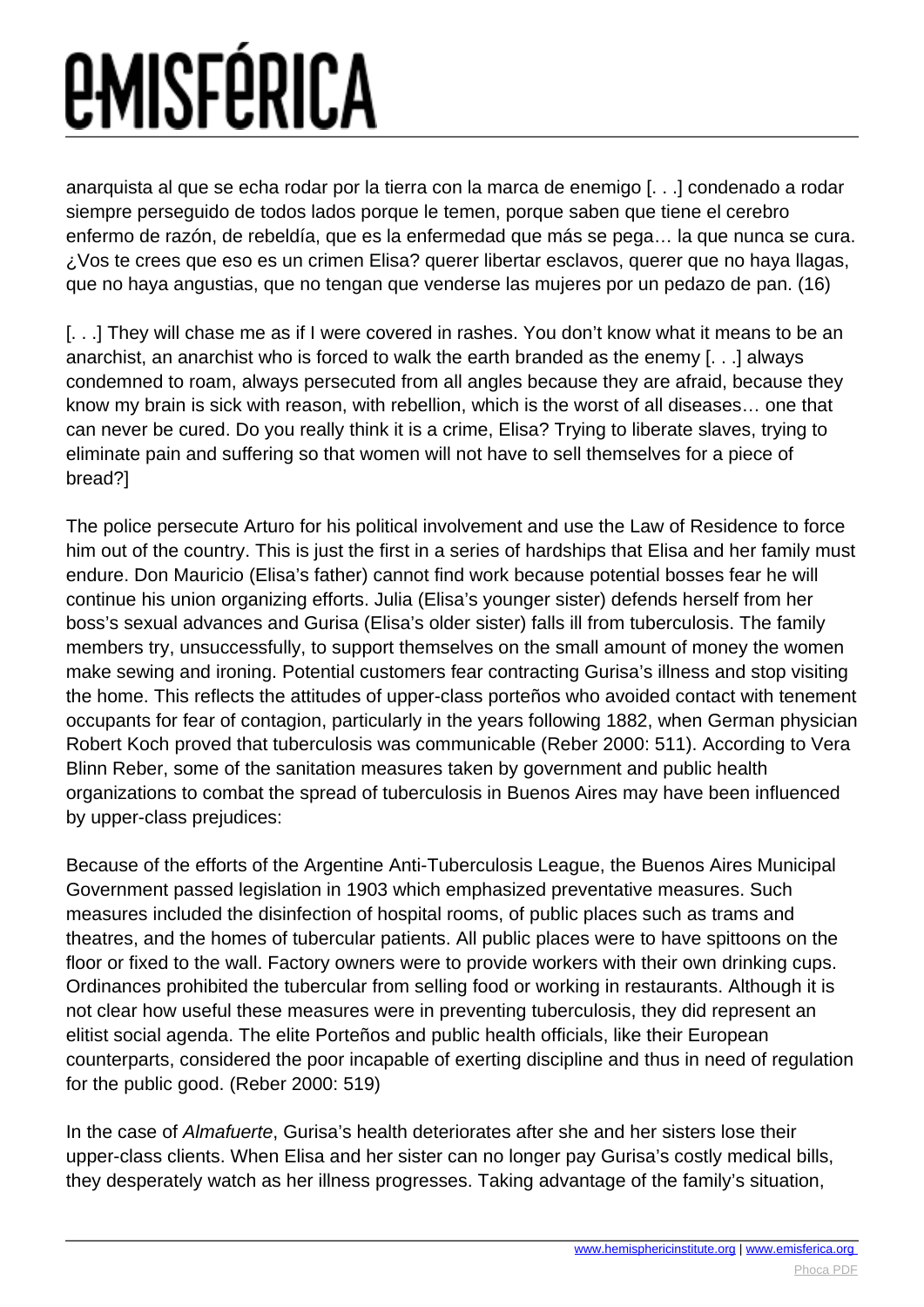Doña Braulia pressures Elisa to have sex with her sister's doctor for money: "No seas loca, hacele caso... la suerte no se encuentra dos veces. ¿Y qué otra cosa podés esperar vos?" (Medina Onrubia 1914:22). [Don't be silly, listen to him… opportunity doesn't knock twice. And what else can you hope for?]. This scenario also has a basis in reality, since "needlework was one of the many poorly paid sources of women's income—and one that often drove them to become prostitutes," according to Donna J. Guy (1991: 139).

Medina Onrubia's dramatic dilemma draws in spectators and invites them to empathize with the woman's plight as she accepts the doctor's proposition. Elisa begins to see her entry into prostitution as the only way to cure Gurisa's tuberculosis and to ensure the family's economic survival. The spectators had been encouraged to appreciate the protagonist's superb display of feminine grace and virtue in the first two acts of the play and they are urged to continue empathizing now, even as she considers prostitution. An internal monologue reveals Elisa's justification for her decision:

Tres mil pesos… una hora… (mira a su alrededor la horrible miseria). Tres mil pesos (ríe amargamente). Trabajando un año hasta de noche, no gano para comer… con ser mala una hora... (vuelve a reír). ¡La vida! (Medina Onrubia 1914: 26)

[Three thousand pesos… one hour… (she looks at the horrible misery that surrounds her). Three thousand pesos (she laughs bitterly). Working year-round, even nights, I don't make enough to feed myself... but by being bad for one hour... (she laughs again). What a life!]

Elisa imagines that Arturo will not only forgive her behavior, but also admire her fortitude:

Debo, es mi obligación… no te falto Arturo… no te falto… Te quiero más que antes… más que nunca, si soy más digna de vos… Si vos sufrieras me abrirías los brazos y me dirías bendita" (26).

[I have to, it's my obligation… I'm not untrue Arturo… I'm not untrue… I love you more than before… more than before, since I am more worthy of you… Even if you were to suffer you would open your arms to me and give me your blessing.]

The suggestion is that Elisa not only deserves her fiancé's forgiveness but also his respect for engaging in such a courageous and selfless act. By hinting at Arturo's acceptance and even approval of Elisa's entry into prostitution, the author promotes a radical new value system in which a woman's virtue is independent of her sexual purity. While Medina Onrubia depicts prostitution as the disturbing and regrettable consequence of Elisa's lack of options, she also clearly encourages spectators to respect her and to see her as a morally upright character. Elisa's role as a nurturer and caretaker takes precedence over her chastity. While other fellow anarchists and feminists deplored prostitution and viewed it as a disease produced by capitalism, some, such as María Abella Ramírez (1863–1926), strongly resisted the notion that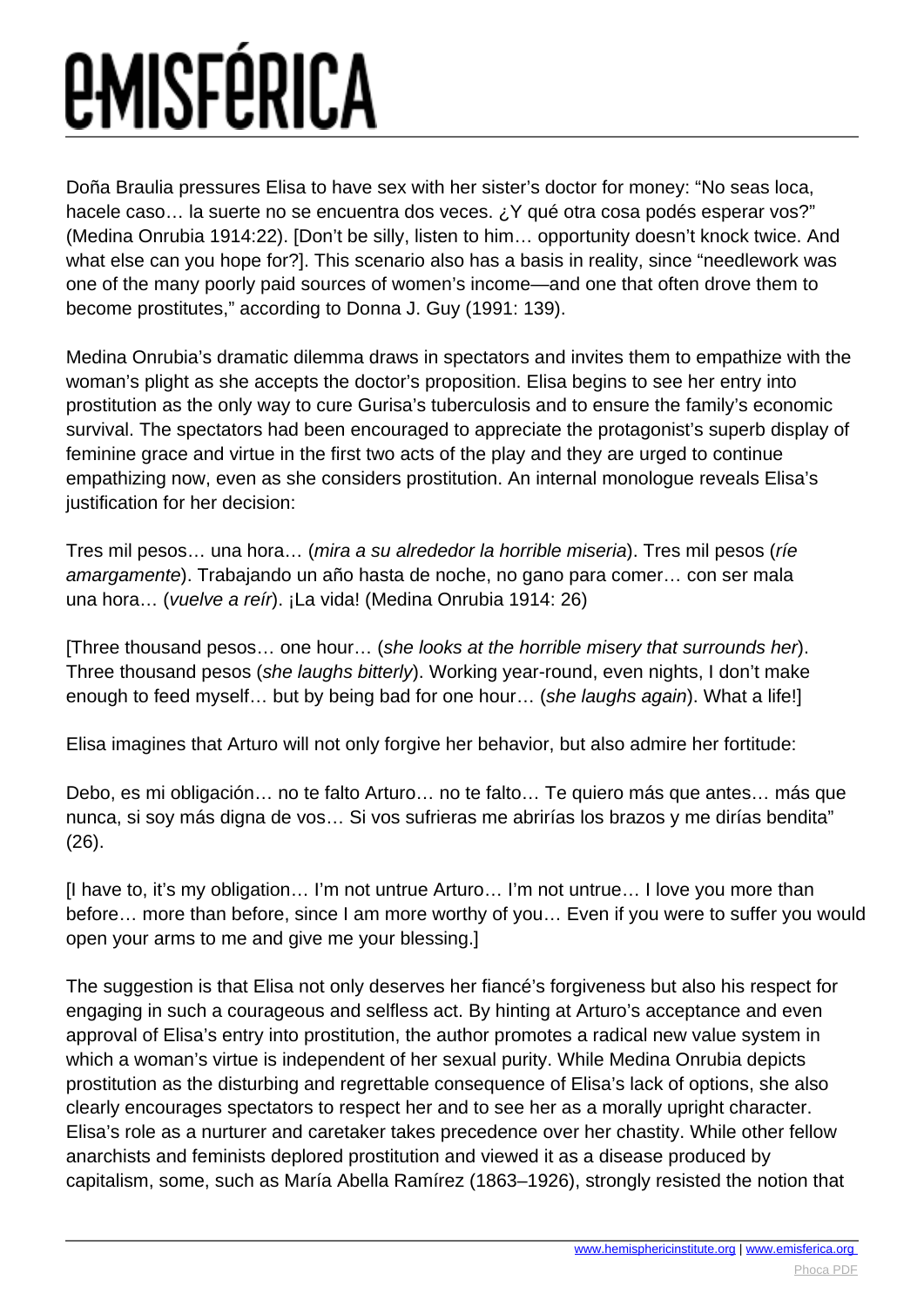the state regulate the sex trade, which she announced in a conference in 1906: "Que la prostitución sea tolerada pero no reglamentada. La mujer soltera y mayor de edad es dueña de si misma: su cuerpo es lo que más legítimamente le corresponde: puede hacer de él lo que quiera, como el hombre, sin pagar impuestos ni sufrir vejámenes policiales" (Abella 1965: 15). [Prostitution should be tolerated but not regulated. A single adult woman is her own master; her body is what most legitimately belongs to her; she can do whatever she wants with it, just like a man, without paying taxes or being bothered by the police].

The setting for all three acts, the conventillo, which the middle and upper-classes feared as infectious and hazardous, is central to the play's ideological message. Medina Onrubia inverts conventional portrayals of poor women in the conventillos by highlighting the virtuousness of her female characters and by depicting members of privileged classes (doctors, landlords, high society ladies, bosses) as truly immoral and even predatory. Evelia Romano has pointed out that Medina Onrubia's female characters "parecen no tener otra alternativa que la de entregarse, en cuerpo y espíritu, a las clases dominantes" (2004: 6). [Seem to have no other alternative but to surrender themselves, in body and soul, to the dominant classes]. The mood created by the setting transforms from act one to act three and reflects the female characters' suffering. Paintings and flower bouquets gave Elisa's home an atmosphere of "paz y alegría" [peace and happiness] in the first act but disheveled furniture and drab décor fill the room with "una sensación fuerte de angustia y miseria" [a strong sensation of anguish and misery] by the third act when Arturo's exile, Gurisa's illness, and the family's poverty drive Elisa to prostitution. Although Medina Onrubia's poor female characters are still associated with the conventillo, a series of incidents reveals the role the dominant culture actually plays in the spread of disease and prostitution: The middle-class clients underpay and later avoid the female laborers in the family; the government persecutes and exiles anarchists; the doctor sexually propositions Elisa; and Julia's employer attempts to rape her. The opening scene of the play, in which the landlady repeatedly spits on the floor of the women's room, foretells the ways in which the dominant classes will pollute the living conditions of the poor female characters throughout the course of the play. Thus, in contrast to prevailing theatre practices and medical discourses, Medina Onrubia likens political repression, capitalism, and social prejudice to infectious diseases that corrupt the female body and weaken the integrity of the home.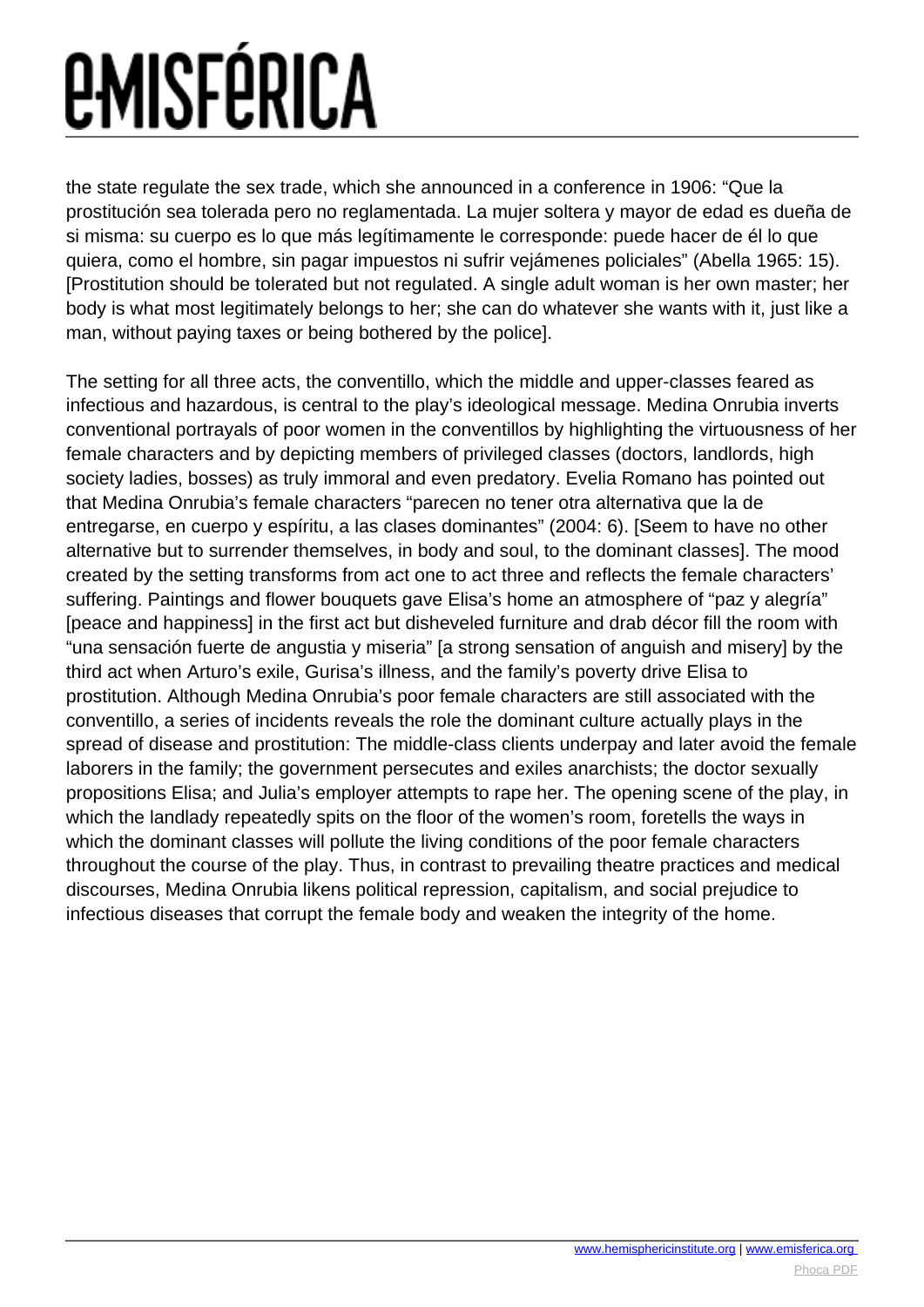

Fig. 2: Maria Gamez.

Although critics from the mainstream press wrote unfavorable reviews of Almafuerte, many of them admitted that it was popular with audiences.<sup>6</sup> The anonymous reviewer for *El Diario* objected to the playwright's suppression of action in favor of discussion and suggested that the audience's enjoyment of the play was due only to the popularity of the actress who played Elisa, María Gámez (fig. 2). The review also insinuated that Medina Onrubia's work was not true theatre: "She thought she had written a play." [C]reyó haber hecho un drama].<sup>7</sup> The columnist for La Mañana had similar complaints. He remarked that thesis dramas, particularly about anarchism, were rarely authored by women and he advised Medina Onrubia to write in a way that would be "more in keeping with her sex and womanly soul" ("de acuerdo con su sexo y de su alma de mujer"), since he considered social commentary a man's job.<sup>8</sup> These reviewers indicated that most male intellectuals thought it was inappropriate and unladylike for women to write ideological theatre. The anarchist paper, La Protesta, was one of the only major periodicals to come out in favor of Almafuerte, describing it as a condemnation of the Law of Residence.<sup>9</sup> The dismissive and condescending attitudes of these critics, particularly those from the mainstream press, may have discouraged other female playwrights in the 1910s from writing thesis dramas. Although Medina Onrubia did not produce another play until 1921, she explained in an interview that this was not because of inhibitions but because she was occupied with raising her children.<sup>10</sup> A few years after the debut of Almafuerte, she married Natalio Botana, the owner of the prominent newspaper Crítica, with whom she had three more children (Abos 2001: 20).<sup>11</sup> Medina Onrubia's comments on how marriage and motherhood delayed her literary production brings to light another factor contributing to the scarcity of women writers at the turn of the 20th century. Even in revolutionary circles, women stayed home and took on the majority of the work involved in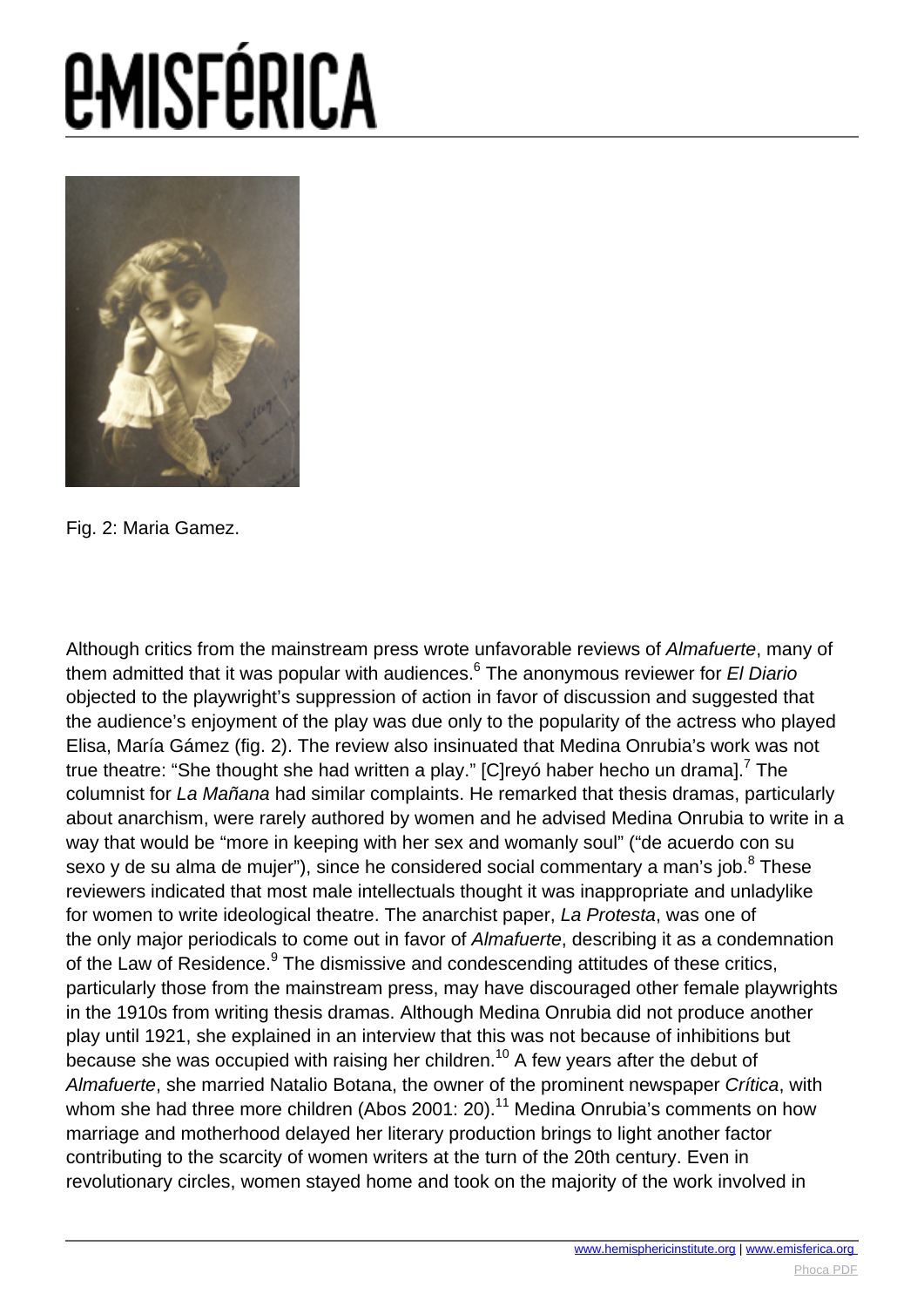childrearing, allowing their male partners more freedom to realize their political, professional, and artistic aspirations (Bellucci 1994: 64).



Fig. 3: Angelina Pagano.

Alcira Olivé's play, La salvación, opened in Rosario in 1923 and in Buenos Aires in 1924. The Pagano-Ducasse theatre company financed both productions and Angelina Pagano (fig. 3) played the lead role. Unlike Medina Onrubia, she had had previous experience with critics and was prepared to defend herself from their inevitable censure. She claims inexperience as a dramatic writer in her introduction to the published script. Although she admits that her first works contained some formal defects, she lashes out at the reviewers who treated her with condescension:<sup>12</sup>

La crítica me molestó con no pocas injusticias: la mayor de todas, en tono de protección blanda y azucarada con que han pretendido ampararme--limosna que agradezco--pero que estoy muy lejos de necesitar--y no acepto--por venir de personas que hasta hoy no han probado superarme en capacidad intelectual, moral o artística. (Olivé 1924: 5–6)

[The critics upset me with more than a few injustices: the worst of which offered to help me, in a soft and sweet protective tone--charity that I appreciate--but I am very far from needing--and will not accept--since it comes from persons who so far have not proven their mental, intellectual, moral or artistic superiority over me.]

Surprisingly, Olivé's outspoken antagonism fades as she continues. She claims that her intentions are to offer subtle recommendations for social change, not to overtly challenge the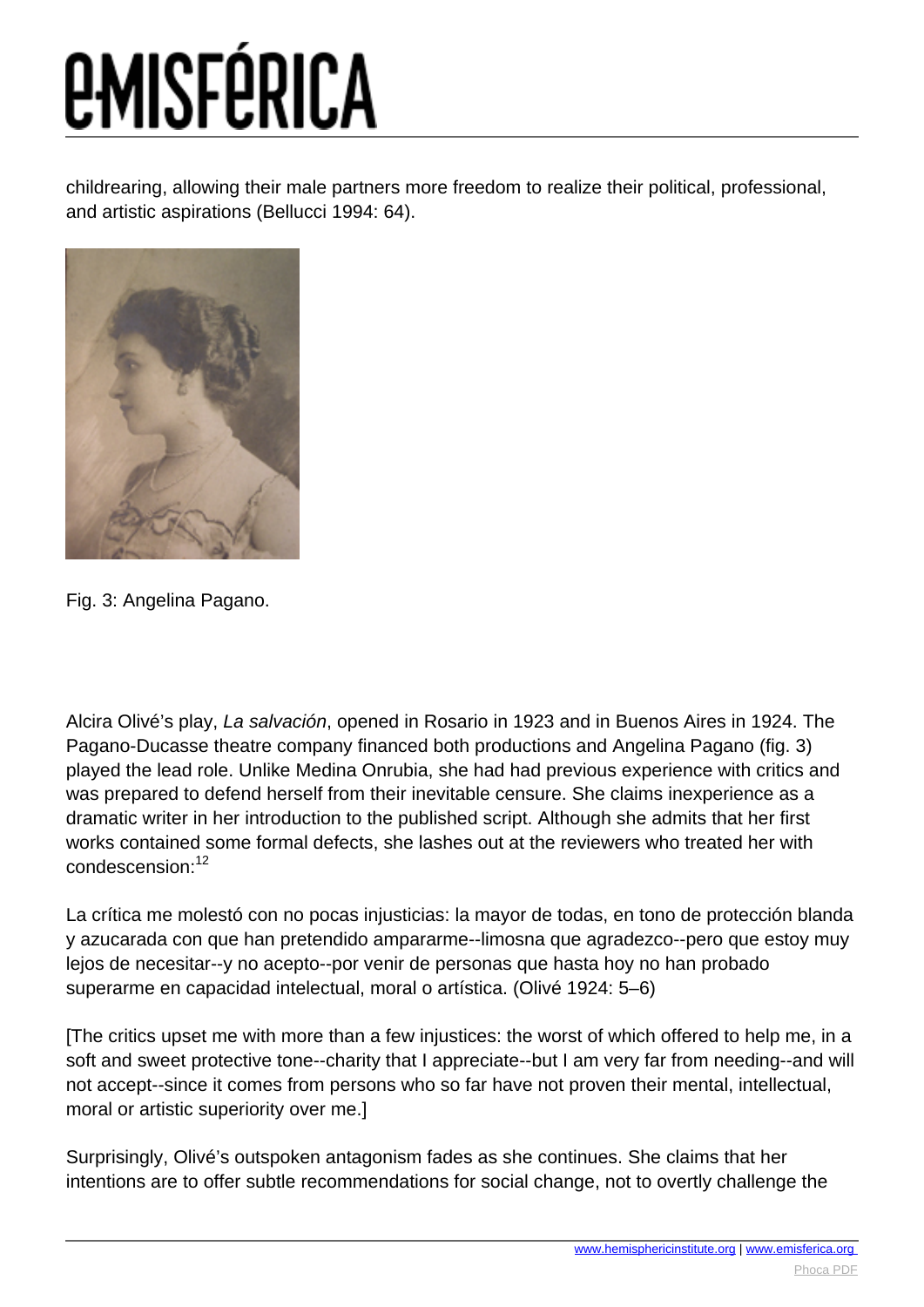civil code. Ironically, she seems to confirm the belief that women should avoid political debates, even though her play has a clearly pro-divorce and obviously political thesis:

Pude a base de este argumento hacer polémica divorcista; se me ha señalado como un error el haber renunciado a ella. Entiendo que para discutir leyes están los parlamentos, al teatro le incumbe labor más delicada: reflejar la sociedad con sus defectos y señalar el remedio con que han de corregirse. (6)

[I could have, based on my plot, created a divorce debate; my having renounced it has been pointed out as an error. I understand that laws are discussed in parliament and that theatre's role is much more discreet: to reflect on society's defects and to suggest how they might be remedied.]

The author may have constructed this introduction in order to denounce male chauvinism while at the same time emphasizing her humility and "feminine" decorum. Her use of melodrama may be seen as an extension of this subversive strategy. By confining her social commentary to the realm of the emotional, the familial, and the melodramatic, Olivé takes on sexism without challenging the gender-coded theatre conventions that associated overtly political plays with "masculine" concerns. This is akin to the "tricks of the weak" that Josefina Ludmer has attributed to colonial women writers, such as Sor Juana Inés de la Cruz, who used intimate literary genres, "the letter, the autobiography, the diary," to examine topics that were otherwise inaccessible to women: "politics, science, philosophy" (Ludmer 1991: 93). In doing so, early women writers force us to reexamine "lesser" literary genres, according to Ludmer: "if the personal, private, and quotidian are included as points of departure and perspectives in other discourses and practices, they cease to be merely personal, private, and quotidian" (93). Similarly, domestic melodramas that explore gender politics and feminist ideology are much more subversive than they first appear. Olivé's strategy yielded positive results from newspaper commentators. A critic from La Época applauded Olivé for advocating for feminism without compromising her "femininity": "La señorita Olivé al defender a la mujer no hace feminismo masculino, sino feminismo y esto no es poco decir." [In defending women, Miss Olivé doesn't engage in masculine feminism but feminism and that's no small featl. $13$ 

As in most melodramas, La salvación's characters either belong to the side of virtue or to the side of vice. Olivé's heroine is an honorable woman named Cristina who is in love with an equally upright man named Germán. Cristina's righteous uncle, Jaime, tries to encourage and protect the lovers. However, malevolent characters, like Cristina's mother Matilde and her sister Lola, conspire against the couple and force Cristina to marry a rich business owner named Tomás. The play's virtuous characters (Cristina, Germán, and Jaime) prioritize art, literature, and emotions over money and conventional social mores. The villains (Matilde, Lola, and Tomás) choose capitalism, positivism, and social obligations over art and sentimentality. As Eric Bentley explains, the paradigm of good versus evil makes a great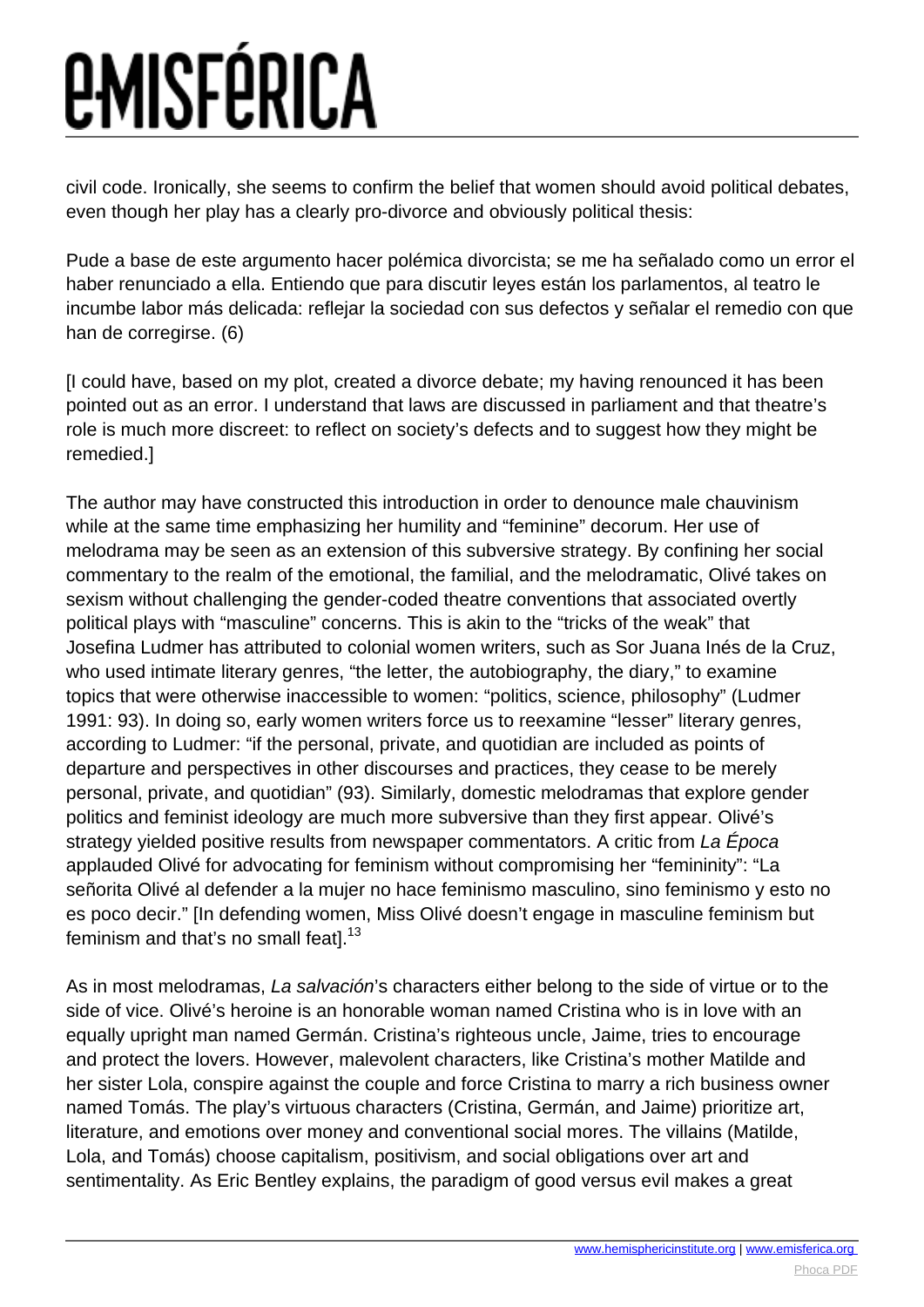impression on the viewer of a melodrama: "something has been gained when a person who has seen the world in monochrome and in miniature suddenly glimpses the lurid and the gigantic. His imagination has been reawakened" (Bentley 1999: 40). In the case of La salvación, as spectators are drawn into the action, they are encouraged to adopt the protagonist's perspective and to perceive the role that women are forced to play in society as unappealing, unhealthy, and unfair. Olive's romantic plot serves as a vehicle for feminist social commentary on the role of women and marriage in the new nation. Cristina's opposition to her husband reflects the early feminist movement's opposition to patriarchal subordination and the restrictive civil code. In Act One, an exchange between Tomás and Jaime illustrates the viewpoints that are at odds in the play:

TOMÁS: […] Cristina no hace otra cosa, toda la vida en la calle. Cuando no es un té, es un concierto, o una amiga que cumple años, o una conferencia, ¡o el diablo!... Receta del médico, es verdad… que se distraiga, que pasee, que la neurastenia se cura así. ¡La neurastenia! ¡Vaya una enfermedad de holgazanes y de inútiles!... Tuviera un par de chicos de cuidar, ya veríamos adonde iría a parar la neurastenia… Y Vd. Tiene parte de la culpa, tío Jaime.

JAIME: Justo, sí. Yo soy el culpable de que su mujer no tenga hijos.

TOMÁS: No digo eso. Me refiero a otras cosas. A las conversaciones, a los libros, a las veinte mil pamplinas que le preocupan a Vd. y que consigue al fin y a la postre que le interesan a ella. [. . .] De dramas y versos estoy hasta la coronilla, y de música, hasta la punta de los pelos. No habla mi mujer de otra cosa.

JAIME: Prueba evidente de que entiende, lo que no le sucede a todo el mundo.

TOMÁS. A Dios gracias. Hay que ser más positivista, hay que tener más sentido práctico…Y eso es precisamente lo que no consigo de mi mujer. (Olivé 1924: 11)

[TOMÁS: […] Cristina doesn't do anything other than go out on the town all the time. When it's not a tea, it's a concert, or a friend's birthday, or a conference, or the devil!... Doctor's orders, I know… she should be distracted, go out, this will cure her neurasthenia… Neurasthenia, that's a sickness for the useless and the idle! If she had a pair of kids to watch over, we would see how long her neurasthenia would last. And you, Jaime, are partially to blame.

JAIME: Of course. It's my fault that your wife doesn't have children.

TOMÁS: I didn't say that. I'm talking about other things. The conversations, the books, all of the mountains of rubbish that you pay attention to that manage to attract her attention. [. . .] I've had it up to here with theatre and poetry and I'm fed up with music too. My wife doesn't talk about anything else.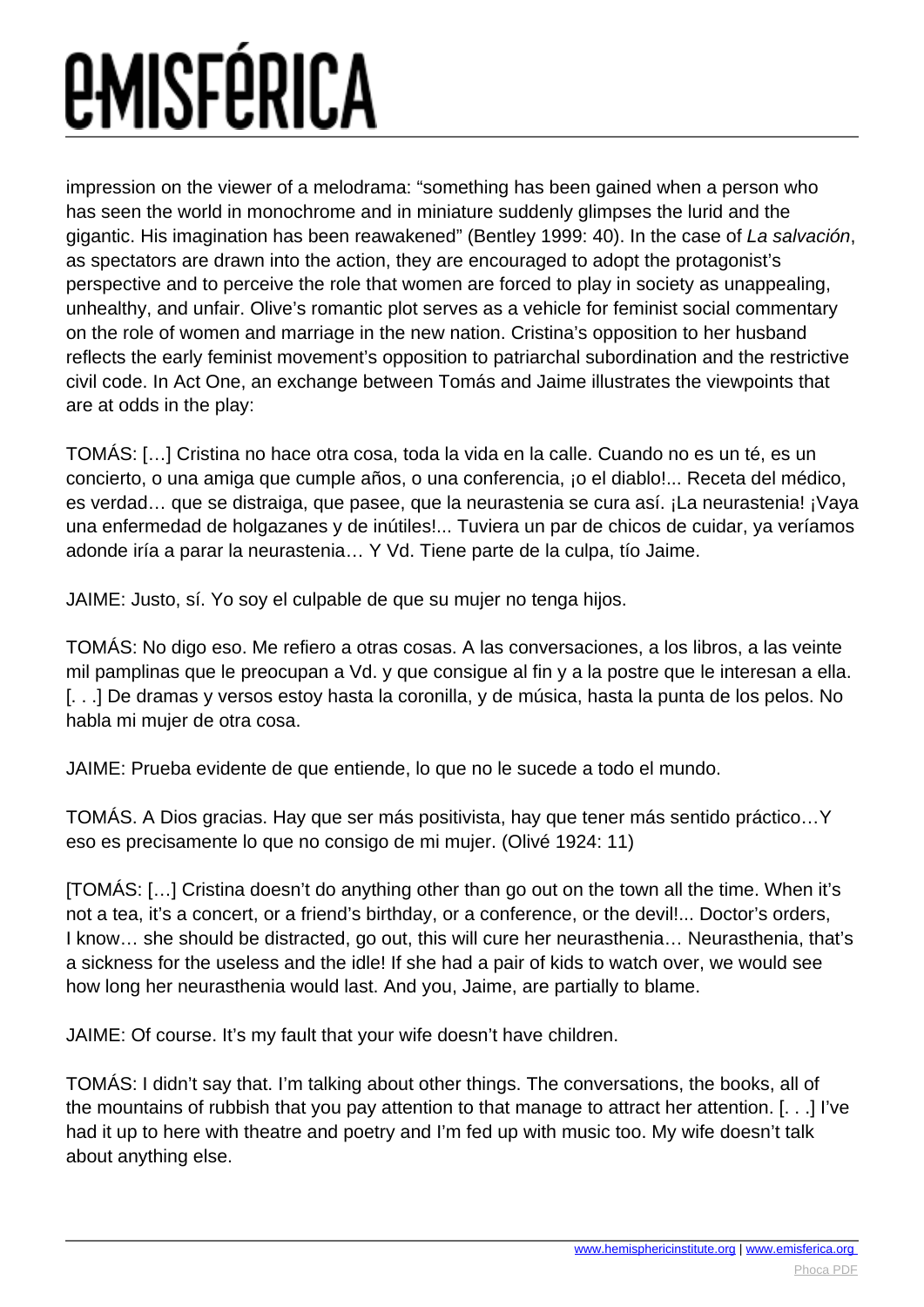JAIME: Proof that she understands it, which isn't true for everyone.

TOMÁS: Thank God. One has to be more positivist, more practical… And that's precisely what I can't seem to get from my wife.]

Tomás repeats his positivist and machista reasoning throughout the play. He fails to acknowledge his wife's desire for independence, referring to her aversion to homemaking as a nervous condition aggravated by intellectual activities. Francine Masiello explains that positivist male authors in the late 19<sup>th</sup> century tended to use the rhetoric of science and social hygiene to exclude women from national discourses:

Hygiene, public medicine, sanitation, and criminology were designed to control the national ego and produce individual subjects both clean of mind and body and free of all traces of barbarism. But science also served to articulate a fear of difference and, supported by evidence amassed from new technologies, applied gender distinctions to the new boundaries separating elite and popular culture. Thus, women were assigned a position as inferior political and civil subjects. […] Madness as a theme attracted the attention of the sociologists of this generation, who sought to define deviant behavior and give new meaning to exceptional beings. Within this schema, women were situated in the realm of the irrational, outside the sphere of official discourse, while the state became synonymous with reason and progress. (88—89)

By equating female emancipation with mental illness (neurasthenia) and aberration, Tomás clearly echoes the sentiments of those earlier male intellectuals. Olivé, however, presents this positivist male chauvinism as absurd, illogical, and out of sync with modern ideas.

La salvación is set in an upper middle-class home, not a conventillo, but Olivé depicts this setting as a sort of high-class bordello. When Matilde scolds her daughter for withholding affection from Tomás, Cristina likens the marriage to prostitution through her sarcastic response:

Sí, tenés razón, mamá. Hay que procurar que Tomás esté muy contento, muy contento… Y eso debo procurarlo yo a fuerza de cariño, aunque sea farsa, pero cariño de cualquier precio. (Olivé 1924:23)

[Yes mama, you're right. I have to make sure that Tomás is very happy, very happy… And I must make sure of it through my affection, even if it is a charade, affection, whatever the cost.]

She repeats these sentiments with more vigor to her sister, Lola, towards the end of Act One: "Para salvarse todos de la pobreza me vendieron a un hombre rico, hundiéndome en la desesperación de un hombre que me repugna!" (24). [All of you sold me to a rich man to save yourselves from poverty, reducing me to a miserable life with a man who repulses me!]. In this way, Olivé likens an institution that conservative society reveres, indissoluble marriage, to one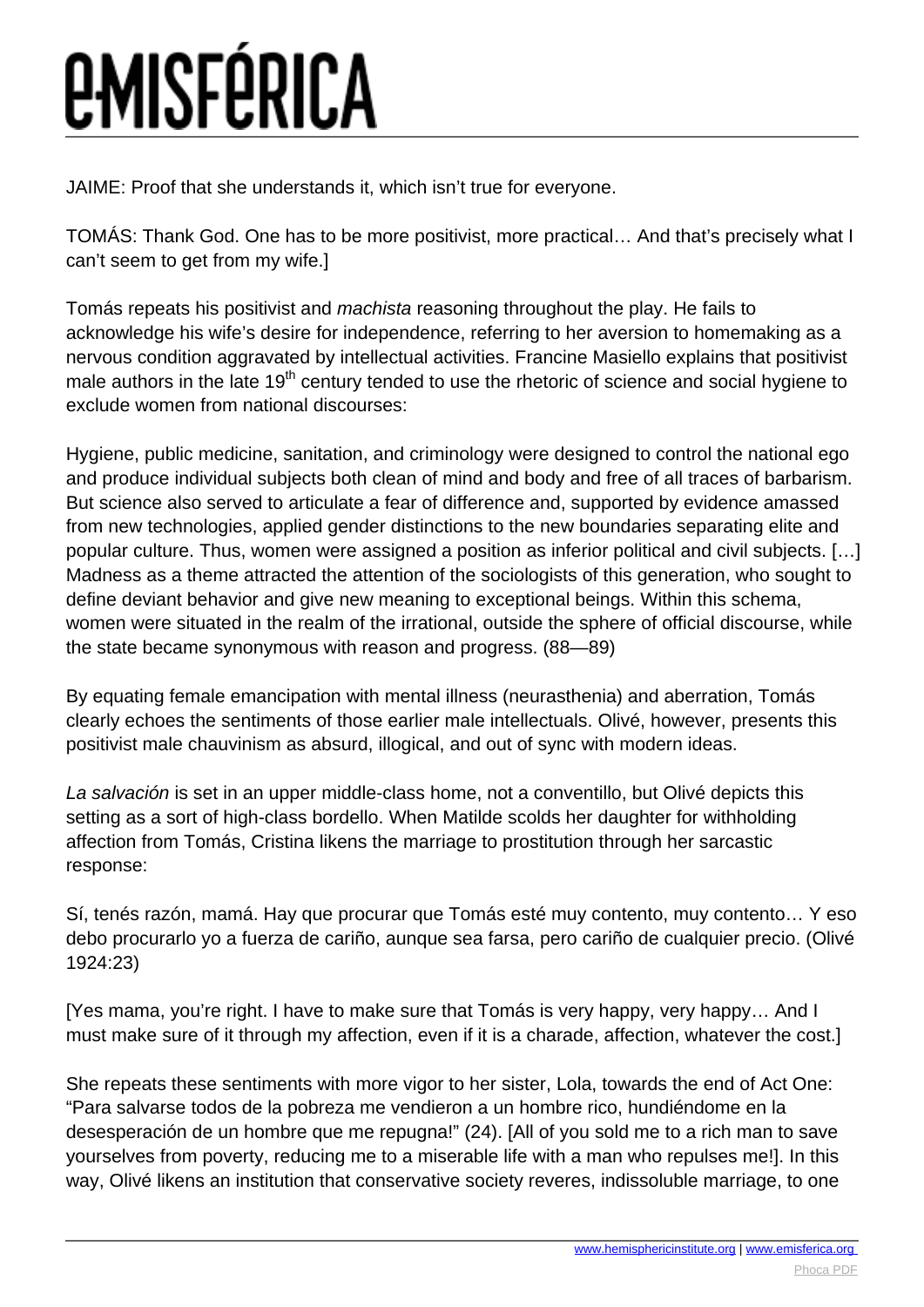that it abhors, prostitution. Like Medina Onrubia, Olivé also shows how repressive social conditions can be detrimental to a woman's health. Jaime recalls how Cristina fell ill after marrying Tomás: " [Cristina se puso muy triste y muy débil de recién casada. [. . .] El asco que le tenía" (28). [Cristina became very sad and very frail after the wedding [. . .] He so disgusted her].

In Acts II and III, Tomás's obsession with patriarchal power and his disdain for his wife's intellectual development make him more and more aggressive, which further frays Cristina's nerves. Tomás explodes angrily and violently when he catches his wife with books. Cristina acts as though Tomás is destroying a part of herself when he destroys her reading material:

TOMÁS: (Quitándoselos) ¿No he prohibido que leas?... ¿Volvemos a las andadas?... ¿Cuando aprenderás a obedecerme?... ¿No he quemado toda tu biblioteca?… ¿No sabes que aquí mando yo?… ¡Dame esos libros!... Ya verás que pronto termino con ellos. (Los rompe) Así, así, ahora al río, ¡al agua!... (Los tira hacia afuera).

CRISTINA: No los rompas, no los tires, yo los quiero, son míos…

TOMÁS: ¿Que no los tire?... Y otra vez te los tiraré por la cabeza… Para que aprendas que aquí mando yo... ¡para que aprendas! ¡Te imaginas que yo soy un monigote! (40)

[TOMÁS: (Taking them away from her) Haven't I forbidden you to read?... Are you going back to your bad habits?... Haven't I burned your library? When will you learn to obey me?... Don't you know that I'm in charge here?… Give me those books!... You'll see how quickly I dispose of them. (He rips them) Like this, like this, now, to the river!... (He throws them outside).

CRISTINA: Don't rip them, don't throw them away, I want them, they belong to me…

TOMÁS: Don't throw them out? Next time I'll throw them at your head… So that you learn that I am in charge here… so that you learn! You must think I'm an idiot!]

Tomás's outbursts cause Cristina emotional and physical harm. In Act III, she stops eating in silent protest, which further aggravates Tomás: "Neurastenia, llantina, dolor de cabeza, dolor de cintura… ¡Claro está, como no te vas a enfermar si no comes nada!… No sé cómo puedes vivir" (45). [Neurasthenia, crying fits, headaches, side pains… Of course you will get sick if you don't eat anything!… I don't know how you survive]. Still, Cristina refuses to see a doctor for her condition and Tomás fails to take responsibility for causing her "neurasthenia."

He continues to disapprove of Cristina's literary interests and begins to suspect that books are making her ill: "¡Las novelas tienen la culpa de tu enfermedad! […] Una mujer casada no necesita versos: Debe bastarle con el marido" (46). [Novels are to blame for your illness! […] A married woman doesn't need verses: Her husband should be enough for her]. Tomás tries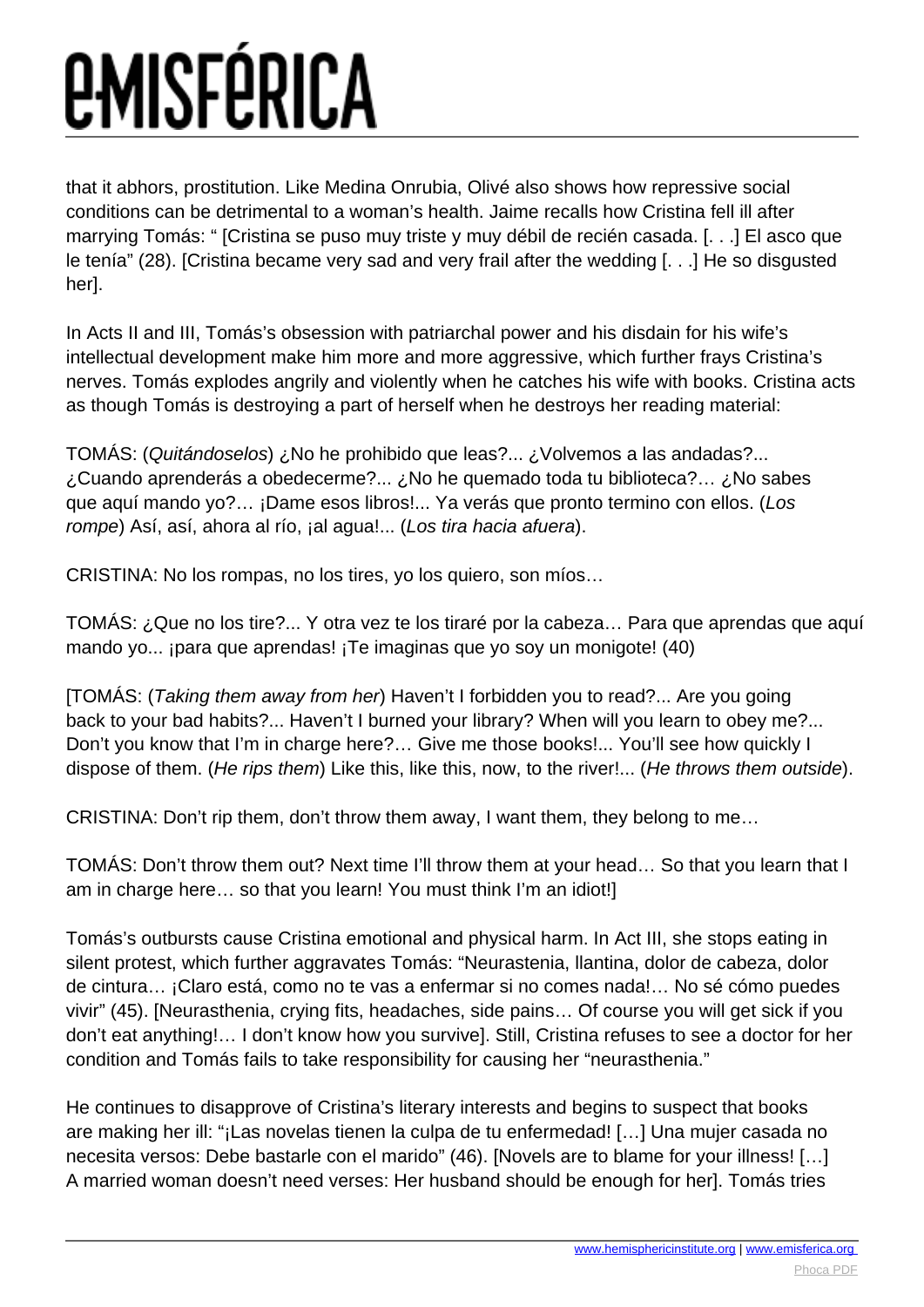to "cure" Cristina's illness by lavishing her with money and gifts and separating her from her books: "Todo lo que quieras, pero libros no. Los libros te enferman" (47). [Anything you want, but not books. Books make you sick]. Tomás is unwilling to see feminism as anything other than a mental illness. He ignores the reality that Cristina's delicate condition actually worsens each time he restricts her freedom. These interactions between Cristina and Tomás illustrate a point that Sandra Gilbert and Susan Gubar have made about the origins of those diseases that primarily affect women (such as hysteria, anorexia, and neurasthenia). These critics contend that a society that degrades and demoralizes women inevitably sickens its female citizens: "Any young girl but particularly a lively or imaginative one is likely to experience her education in docility as in some sense sickening. To be trained in renunciation is most certainly to be trained to ill health, since the human animal's first and strongest urge is to his/her own survival, pleasure, assertion" (Gilbert and Gubar 1979: 54). In La salvación, a variety of factors clearly contribute to the protagonist's ill health: Cristina's husband refuses her access to books and subjects her to emotional and physical abuse; her mother and sister pressure her to sexually satisfy a man who repulses her; and the Argentine civil code denies her the right to a divorce. All of these stresses manifest themselves as weakness and illness in Cristina's body.

In the last act of the play, Cristina tells her mother that she plans to run away with Germán. As she elaborates on her reasons, she makes it clear that it is personal freedom that she is really seeking. Above all, she reproaches her mother for having coerced her into sacrificing her intellectual talents and her independence:

Me has esclavizado mamá, ¡me has esclavizado!...Y eso soy yo, un espíritu encarcelado, una mentalidad anulada, ¡un corazón deprimido!...Yo tenía inteligencia y brazos y fuerzas de voluntad para ganarme honradamente la vida, yo no necesitaba dinero para ser feliz… mamá, ¿por qué hiciste que me casara? (llorando). (Olivé 1924: 48)

[You enslaved me mama, you enslaved me!... And that's what I am, a jailed spirit, an annulled mind, a depressed heart!... I had my intelligence and strength and motivation for earning a living honorably, I didn't need money to be happy… mama why did you make me get married? (crying).]

In this way, Cristina explains that her true motivation for leaving her husband is her recognition of self-worth, her desire for independence, her aversion to staying in a repressive marriage for money, and her vision of the patriarchal household as an unhealthy and dehumanizing environment. Each man represents a different choice for the protagonist: Germán embodies the poor but intellectual local artist community, more willing to pay attention to women's perspectives; Tomás epitomizes capitalism, anti-intellectualism, and patriarchal culture. This scenario bears striking resemblance to the earlier play by Medina Onrubia in which a young anarchist male stands for health and love while a rich doctor represents demoralization and degradation. Cristina's story, like Elisa's, ends in tragedy. When Cristina's mother and sister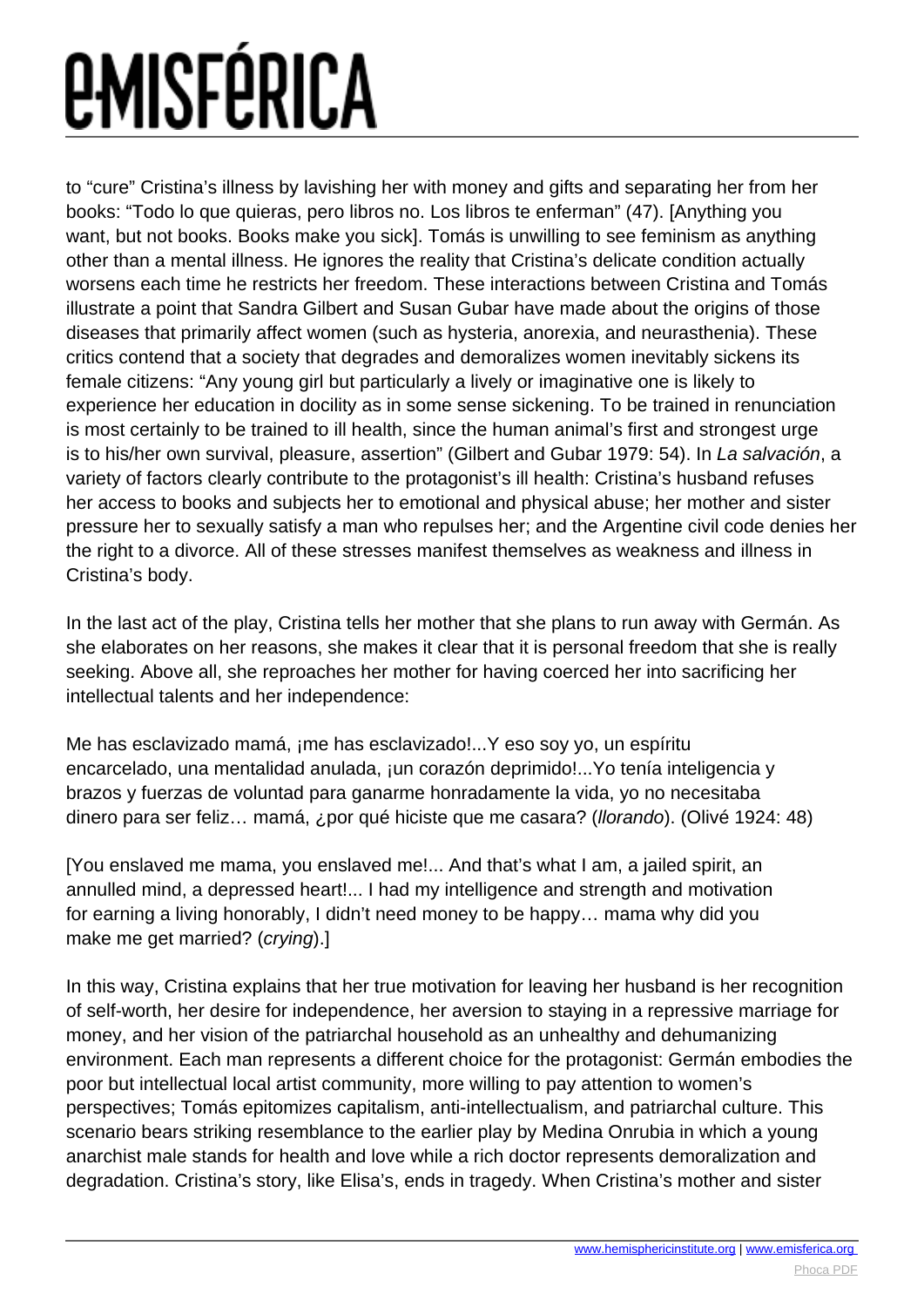thwart her plans to escape with her lover, she commits suicide by shooting herself in the heart. Thus Olivé, like Medina Onrubia before her, suggests that conservative society jeopardizes the physical and emotional welfare of women and causes them to commit desperate acts.

Medina Onrubia and Olivé played into spectators' expectations by portraying their heroines as weak, frail, and delicate but they also viciously attacked modern patriarchal culture for limiting women's potential and forcing them into prostitution (even within marriage). They used high priority topics of the time, hygiene and health, to draw attention to the unequal treatment of women in the Argentine civil code. These plays portray patriarchal culture as an epidemic that contaminates homes and makes women sick. Rather than demonizing working women and prostitutes, each playwright makes the case that mainstream culture coerces women into sexual servitude by prohibiting them from engaging in the types of activities that would better their lives, such as educating themselves or forming progressive political allegiances. It would be several decades before more radically subversive portrayals of womanhood would appear on the Argentine stage, ones that questioned the notion that women were naturally nurturing, delicate, and naive. Nonetheless, despite concessions made to the public, these plays were progressive, innovative, and even scandalous at the time in which they were written and performed. Hygiene and public health served as points of departure for Salvadora Medina Onrubia and Alcira Olivé to challenge long-standing cultural and theatrical traditions and promote feminist social change in Argentina.

#### **Acknowledgements**

Many colleagues and friends generously offered me advice and encouragement during the creation of this essay, especially María A. Salgado, Beatriz Seibel, Evelia Romano, Stuart A. Day, Adam Versényi, Rosa Perelmuter, Laurence Avery, James Norwalk, and Anitra Grisales. I would like to thank the Fulbright Commission for funding my research trip to Buenos Aires. The Instituto Nacional de Teatro (which provided the images that accompany this piece) and the archives at Argentores were particularly valuable resources. I am also grateful to two anonymous reviewers from e-misférica for their thorough and insightful comments.

**May Summer Farnsworth** is an Assistant Professor of Spanish and Hispanic Studies at Hobart and William Smith Colleges, where she teaches courses on feminist literature and theatre in Latin America. She spent a year as a Fulbright scholar in Buenos Aires before finishing her graduate work at the University of North Carolina, Chapel Hill. She has published essays in the South Atlantic Review, Latin American Theatre Review, and the MIFLC Review about early female dramatists in Mexico, Argentina, and Paraguay. At present, she is working on a book-length manuscript on the first wave of feminist theatre in Argentina.

#### **Notes**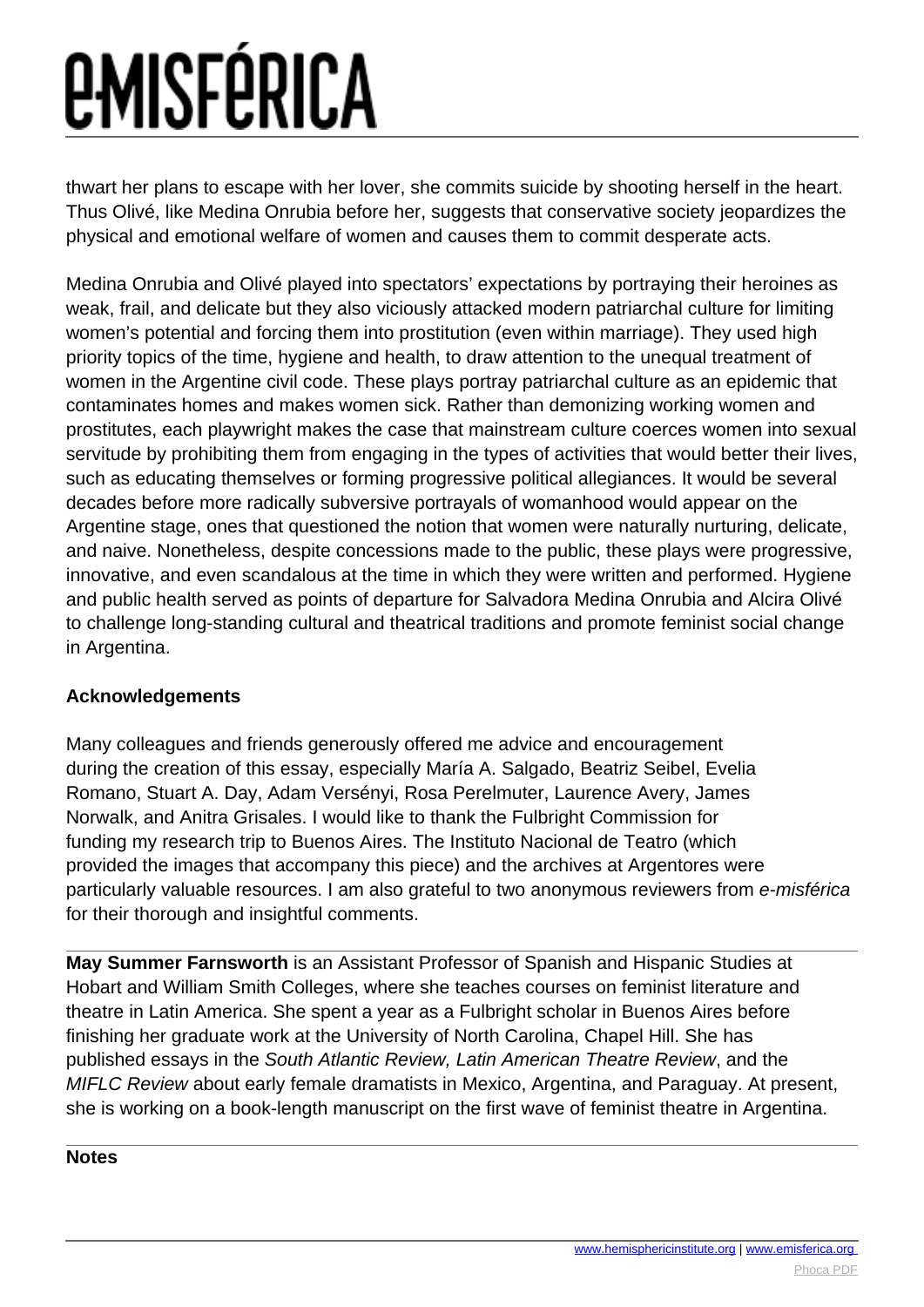$^{1}$ For more information about the transmission and treatment of communicable diseases in Argentina, and its impact on women's roles, see Vera Blinn Reber's article, "Misery, Pain and Death: Tuberculosis in Nineteenth Century Buenos Aires" (2000) as well as chapter three of Women, Feminism, and Social Change in Argentina, Chile, and Uruguay (1890–1940) by Asunción Lavrin: "Puericultura, Public Health, and Motherhood" (1995).

 $2$  Cecilia Grierson, Argentina's first female medical doctor, earned her degree in 1888. Another female doctor, Julieta Lanteri de Renshaw, who earned her degree in 1898, founded Argentina's national feminist party in 1918 (Sosa de Newton 1986: 289, 344).

 $^3$  Camila Quiroga became famous in 1917 for her role as a desperate mother in the hit play *Con* las alas rotas (With Broken Wings) by Emilio Berisso. Decades later she remembered having cried real tears during the performances (Muñoz 1940: 88).

<sup>4</sup> Donald S. Castro offers a concise definition of the Argentine sainete in an article about the works of Alberto Vacarezza: "The sainete was a short jocular popular theatre play often associated with the cityscape of Buenos Aires and containing musical interludes of tangos and tango dancing. [. . .] Its heyday was in the late teens and 1920s, entering into decline by the mid-1930s. For much of its history, the sainete was a reflection of urban life and porteño social mores. The most favored setting for the sainetes porteños were the patios of slum tenement houses in Buenos Aires (conventillos or casas de inquilinato) because they brought together all of the porteño ethnic types and also cut along class lines" (2004: 127).

 $5$  The importance Medina Onrubia places on the wedding and her characters' fidelity with one another appears incongruent with anarchist discourse, which tended to denounce the institution of marriage in favor of free love. This may be either an indication that the author did not share the anarchist perspective of romantic relationships or a tactic for gaining audiences' sympathies. No doubt the public was more likely to feel compassion for a "pure" woman forced into prostitution than a promiscuous one.

 $^6$  The following reviews noted audience enthusiasm: Unsigned review of Almafuerte by Salvadora Medina Onrubia. 1914. El Diario.12 January: 5; and Starko, Sergio. 1914. Review of Almafuerte by Salvadora Medina Onrubia. La Mañana, 12 January: 5.

<sup>7</sup> Unsigned review of *Almafuerte* by Salvadora Medina Onrubia.1914. *El Diario*. 12 January: 5.

<sup>8</sup> Starko, Sergio. 1914. Review of *Almafuerte* by Salvadora Medina Onrubia. La Mañana. 12 January: 5.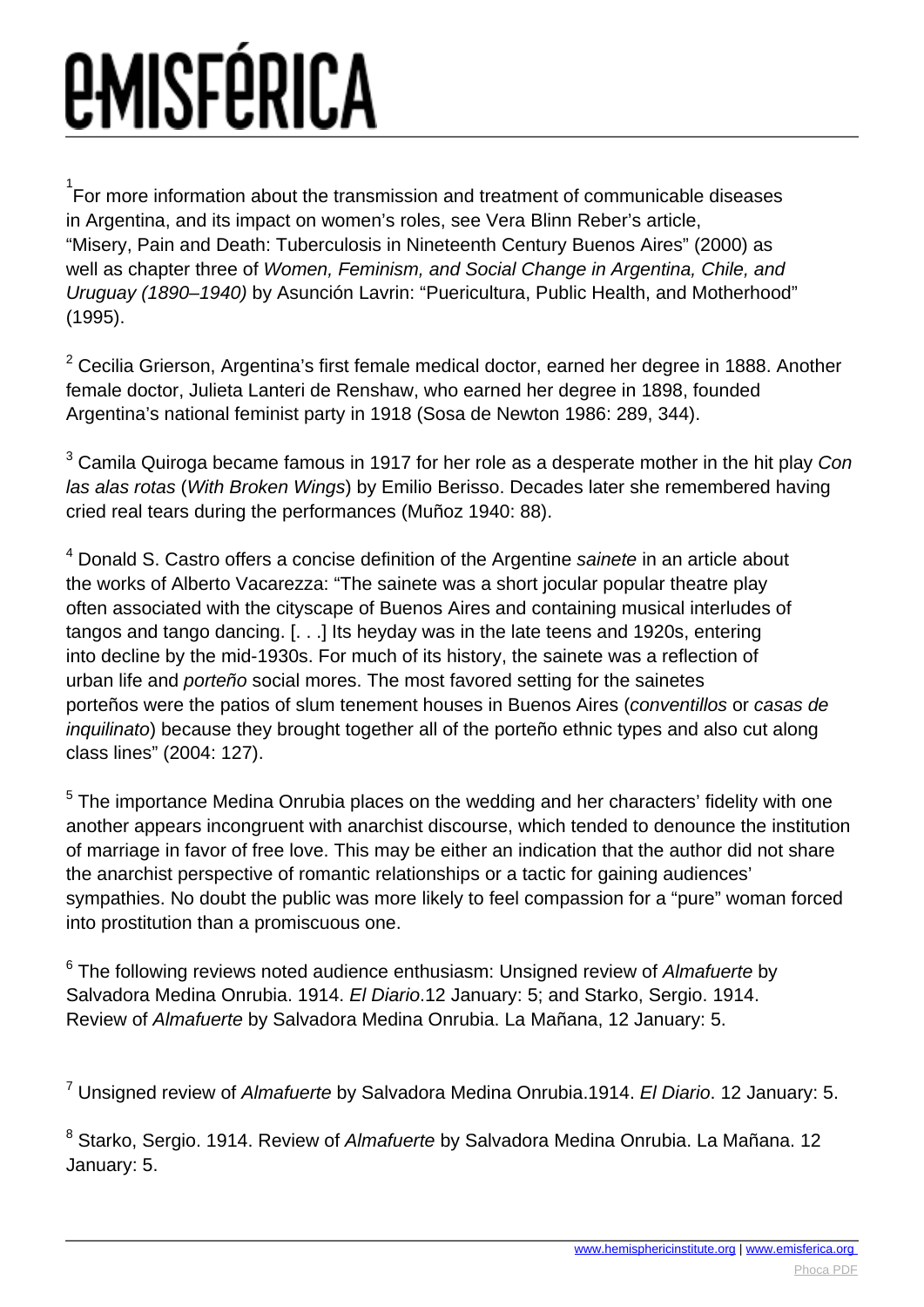<sup>9</sup> González, Justino de. 1914. Review of *Almafuerte* by Salvadora Medina Onrubia. *La Protesta*. 13 January: 4–5.

<sup>10</sup> Fernández Curra, "Salvadora Medina Onrubia es una interesante e inquietante figura de nuestro mundo literario," Comoedia, June 16 1927, 22–23. After Almafuerte, Medina Onrubia wrote La solución (The Solution, 1921), Lo que estaba escrito (What Was Written, 1928), Las descentradas (Decentered Women, 1929) and Un hombre y su vida (A Man and His Life, 193?).

 $11$  After her husband's death in 1941, Medina Onrubia retained ownership of the newspaper until pressure from the Peronist government caused her to sell it in 1951 (Abos 2001: 27).

<sup>12</sup> Olivé's other works include La única verdad (The Only Truth, 1920), Ana María (1922), El mordisco (The Bite, 192?), La salvación (1923), Más que la honra (More than Honor , 1927), Máscaras y corazones (Masks and Hearts, 192?), Somos los dueños del mundo (We are the Owners of the World, 1939), ¡Tres maridos, mucho amor…y nada más! (Three Husbands, a Lot of Love…and Nothing Else!, 1945), and ¿Por qué te casaste conmigo? (Why Did You Marry Me?, 1953). She spent most of her life in Rosario, where she established a dramatic arts school (Foppa 1962: 485)

<sup>13</sup> Unsigned review of La salvación by Alcira Olivé. 1924. La Época, 2 March: 7.

#### **Works Cited**

Abos, Alvaro. 2001. La Venus roja. Todo es Historia, July.

Abella Ramírez, María. 1965. Ensayos feministas. Montevideo: El Siglo Ilustrado.

Belluchi, Mabel. 1994. Anarquismo y feminismo. Todo es Historia, April.

Bentley, Eric. 1999. Melodrama. In Modern Theories of Drama, edited by George W. Brant, 35–44. Oxford: Oxford University Press.

Castro, Donald S. 2004. The Palomas and Gavilanes: Gender in the Sainetes of Alberto Vacarezza. Latin American Theatre Review 38 (1): 127–43.

Chambers, Sarah C. 2003. Letters and Salons. In Beyond Imagined Communities, edited by Sara Castro-Klaren and John Charles Chasteen, 54–83. Baltimore: Johns Hopkins University Press.

Foppa, Tito Livio. 1961. Diccionario teatral del Río de la Plata. Buenos Aires: Argentores.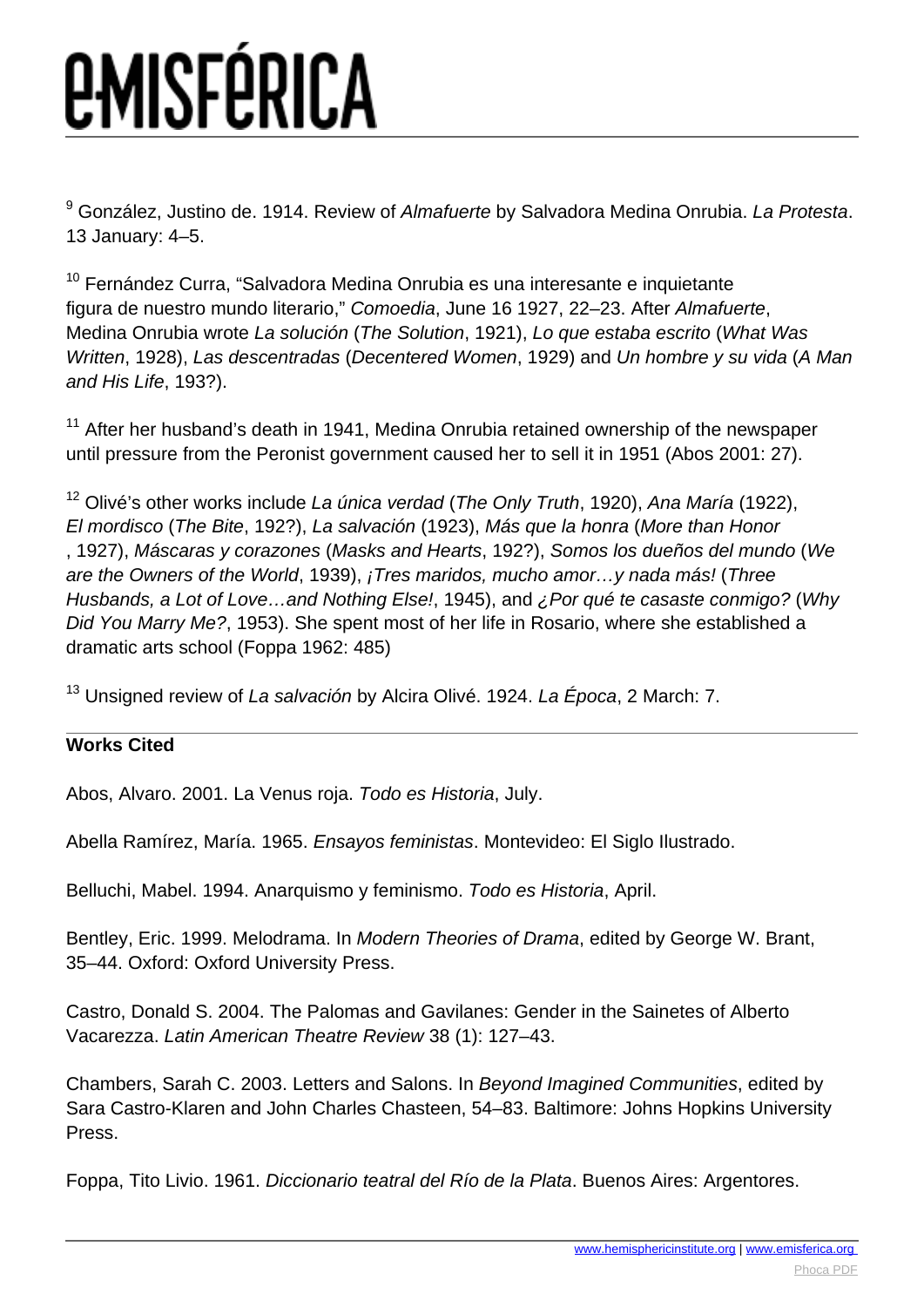Gilbert, Sandra M., and Susan Gubar. 1979. Infection in the Sentence: The Woman Writer and the Anxiety of Authorship. In The Madwoman in the Attic, 45–92. New Haven: Yale University Press.

Guy, Donna J. 1991. Sex and Danger in Buenos Aires: Prostitution, Family and Nation in Argentina. Lincoln: University of Nebraska Press.

Lavrin, Asunción. 1995. Women, Feminism, and Social Change in Argentina, Chile, and Uruguay (1890–1940). Lincoln: University of Nebraska Press.

Ludmer, Josefina. 1991. Tricks of the Weak. In Feminist Perspectives on Sor Juana, edited by Stephanie Merrim, 86–93. Detroit: Wayne State University Press.

Masiello, Francine. 1992. Between Civilization and Barbarism: Women, Nation, and Literary Culture in Modern Argentina. Lincoln: University of Nebraska Press.

Medina Onrubia, Salvadora. 1914. Almafuerte. Nuestro Teatro 1 (9): 2–26.

Muñoz, Andrés. 1940. 30 vidas de artistas argentinos. Buenos Aires: Ediciones Anaconda.

Nari, Marcela María Alejandra. 1994. Del conventillo a la casa propia. Todo es Historia, April.

Olivé, Alcira. 1924. La salvación: Comedia-drama en tres actos. Rosario, Argentina: La Casa del Libro.

Pellarolo, Silvia. 1997. Sainete criollo: democracia y representación. Buenos Aires: Corregidor.

Reber, Vera Blinn. 2000. Misery Pain and Death: Tuberculosis in Nineteenth Century Buenos Aires. The Americas 56 (4). 497–528.

Rock, David. 1987. 2nd ed., rev. Argentina 1516–1987: From Spanish Colonization to Alfonsin. Berkley: University of California Press.

Romano, Evelia. 2004. "Política, Sociedad y Mujeres en el Teatro Argentino de Comienzos del Siglo Veinte." Paper presented at the Actas del II Congreso Internacional CELEHIS de Literatura, Mar del Plata.

Seibel, Beatriz. 2002. Historia del Teatro Argentino: Desde los rituales hasta 1930. Buenos Aires: Corregidor.

Sosa de Newton, Lily. 1985. Diccionario biográfico de mujeres argentinas. Buenos Aires: Plus Ultra.